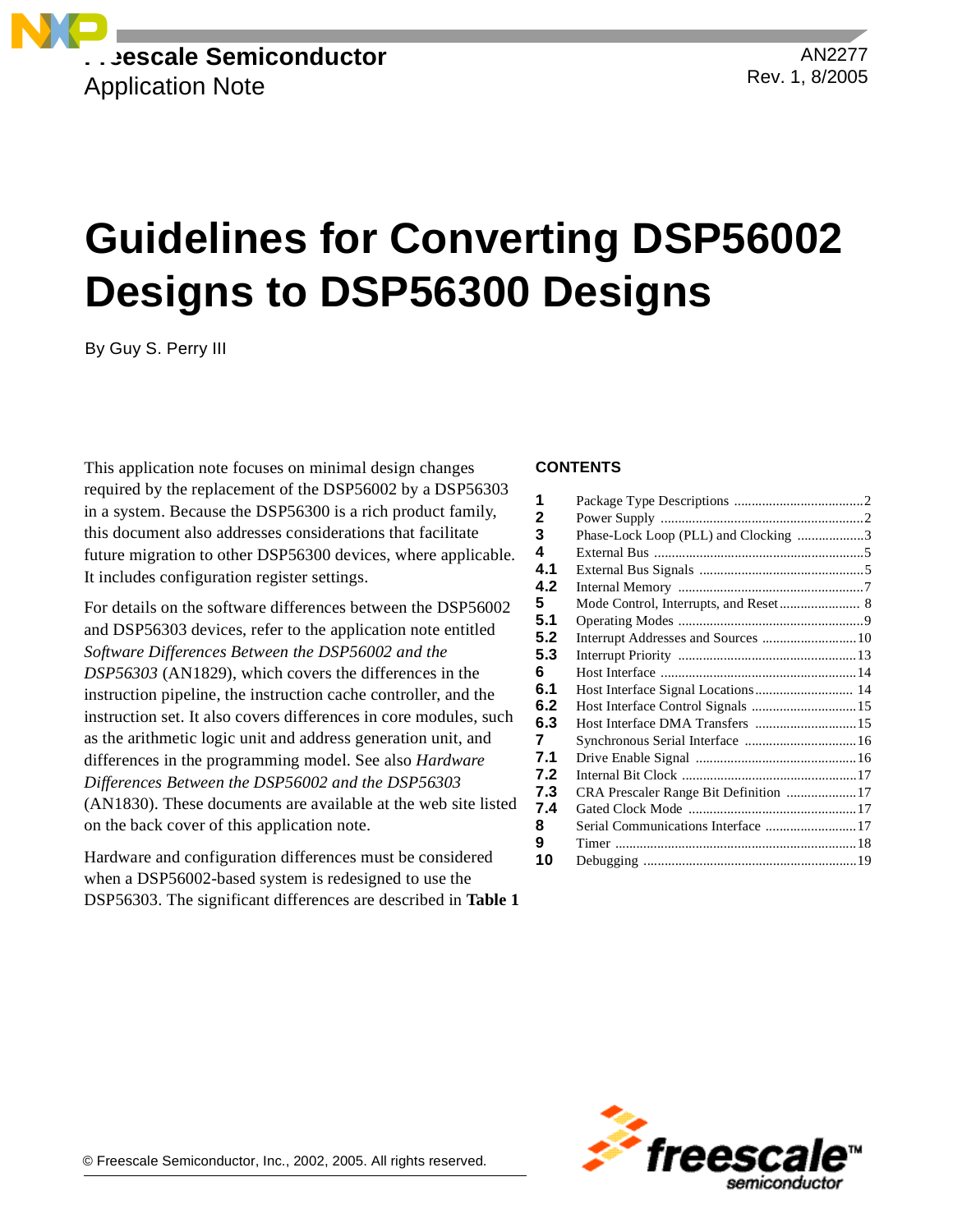<span id="page-1-0"></span>

| Category                                    | <b>DSP56002</b>                                                                                                           | <b>DSP56303</b>                                                                                                                                 |
|---------------------------------------------|---------------------------------------------------------------------------------------------------------------------------|-------------------------------------------------------------------------------------------------------------------------------------------------|
| Package                                     | • 132-pin plastic quad flat pack (PQFP)<br>• 144-pin thin quad flat pack (TQFP)<br>• 132-pin ceramic pin grid array (PGA) | • 144-pin thin quad flat pack (TQFP)<br>• 196-pin molded-array plastic ball grid array<br>(MAP-BGA)                                             |
| Power                                       | 5 V device supports 5 V I/O                                                                                               | 3.3 V device supports 3.3 or 5 V I/O                                                                                                            |
| PLL/clock                                   | $CKOUT = EXTAL$ when PLL disabled; low power<br>divider range $2^0-2^{15}$ ; 2 clocks per instruction<br>minimum          | $CLKOUT = EXTAL/2$ when PLL disabled; low<br>power divider range $2^0 - 2^7$ ; includes predivider<br>(1-16); one clock per instruction minimum |
| <b>External Bus</b>                         | 24-bit data bus, 16-bit address bus, no DRAM<br>support, DSP is master                                                    | 24-bit data bus, 18-bit address bus, glueless<br>DRAM support, external device is master                                                        |
| Mode Control/<br><b>Interrupts</b>          | Three mode/interrupt signals                                                                                              | Four mode/interrupt signals                                                                                                                     |
| Host Interface                              | Single strobe, single host request with interface to<br>external DMA controller                                           | Single/double strobe, single/double host request<br>that can use internal DMA controller                                                        |
| Synchronous Serial<br>Interface (SSI)       | One interface on Port C with gated clock mode<br>available                                                                | Two interfaces Port C and D with no gated clock<br>mode                                                                                         |
| Serial<br>Communications<br>Interface (SCI) | One interface incorporated with SSI into<br>Port C                                                                        | One interface configured as Port E                                                                                                              |
| Timer                                       | One with seven operating modes                                                                                            | Three, each with ten operating modes                                                                                                            |
| Debugging                                   | OnCE™ module with direct access                                                                                           | JTAG TAP to internal OnCE module                                                                                                                |

**Table 1.** DSP56002 and DSP56303 Differences Overview

Because of these differences, you may wish to redesign system hardware completely to take advantage of the added functionality in the DSP56303 or other DSP56300 family devices. If so, refer directly to the *DSP5630x Technical Data* sheet and related documentation for detailed specifications and design recommendations.

# **1 Package Type Descriptions**

The 196-pin MAP-BGA packaged device is strongly recommended for new DSP56303 designs. It is signal-pin compatible with more-advanced, higher-performance members of the DSP56300 family.Since the internal module functionality and signals/pinouts differ between the two devices, a pin-for-pin comparison between the package layouts is of little value. Instead, this document describes the functional differences between respective modules and, for each signal function used in the DSP56002, indicates the pin connection and requirements for connecting to the DSP56303, thus simplifying direct conversion of existing DSP56002 designs.

# **2 Power Supply**

To convert a DSP56002 design to a DSP56303 design, the power circuits must be able to supply a 3.3 V nominal (3.0–3.6 V) supply for the DSP core and PLL. Systems using 5 V I/O devices do not need to change the design to use 3.3 V I/O devices with a DSP56303. However, conversion to 3.3 V I/O devices is recommended to accommodate future conversions to more advanced devices in the DSP56300 family. Freescale also recommends that the power come from a split power supply that can provide variable outputs, even if the design uses 3.3 V I/O. The more advanced DSP56300 devices use lower core/PLL voltage levels (1.8 or 1.6 V). Refer to the *DSP56303 Technical Data* sheet for details on power requirements. As noted in that document, DSP56303-based designs require at least six  $0.01-0.1$   $\mu$ F bypass capacitors positioned as closely as possible to the four sides of the package to connect the V<sub>CC</sub> power source to GND to minimize power supply-induced noise. **[Table 2](#page-2-0)** summarizes the power and ground connections by package type.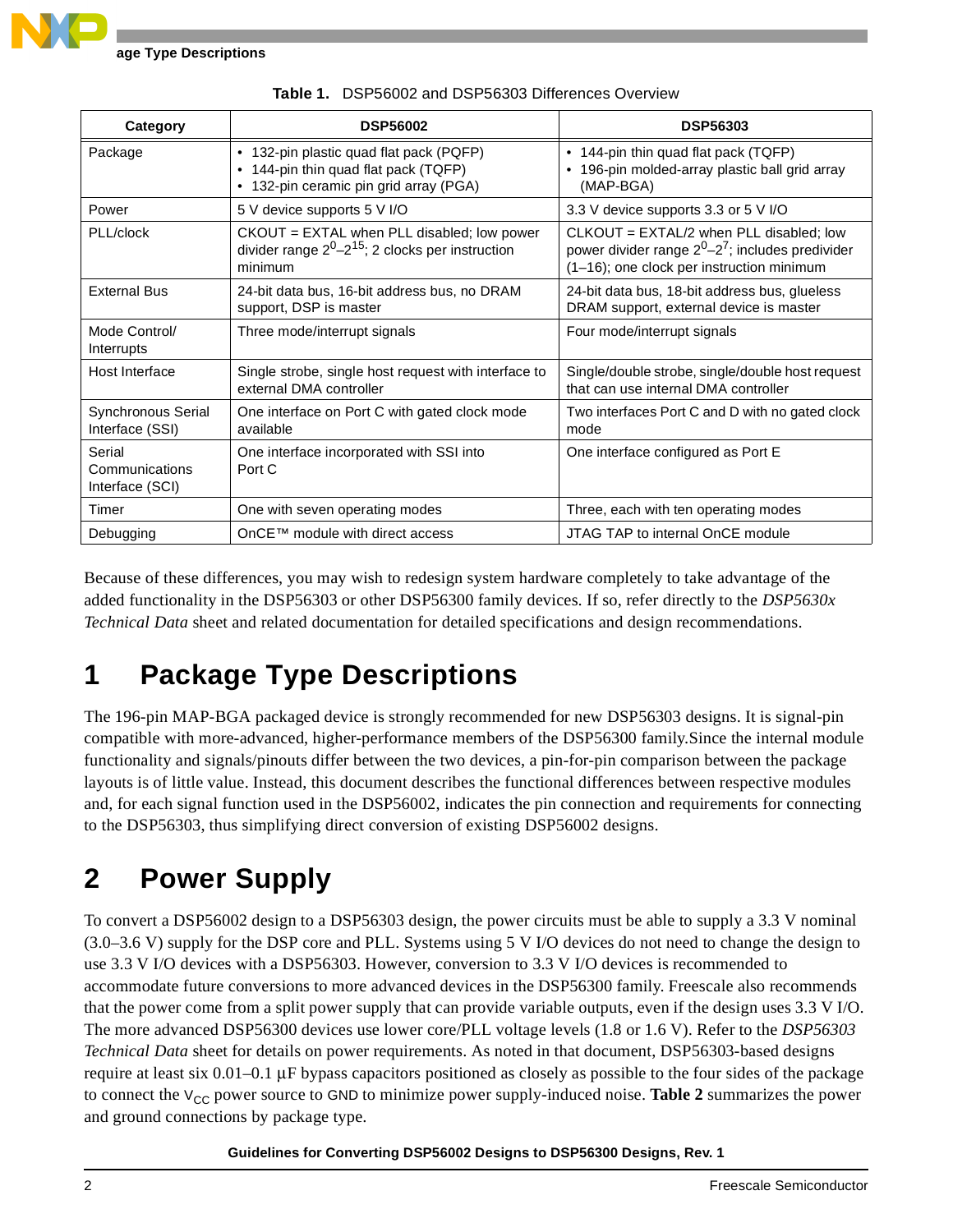

<span id="page-2-0"></span>

| <b>Signal</b> | <b>MAP-BGA Package Ball Location</b>                                                                                                                                                                                                                                                           | <b>TQFP Package Pins</b>                                                      |  |
|---------------|------------------------------------------------------------------------------------------------------------------------------------------------------------------------------------------------------------------------------------------------------------------------------------------------|-------------------------------------------------------------------------------|--|
| $V_{CC}$      | A7, C7, C9, C11, D14, E2, F12, G13, H2, H12, K1, K12,<br>L12, M4, N9, N19, P9                                                                                                                                                                                                                  | 8, 18, 25, 38, 56, 57, 65, 74, 80, 86, 91, 95, 103, 111,<br>119, 126, and 129 |  |
| $V_{CCP}$     | M6                                                                                                                                                                                                                                                                                             | 45                                                                            |  |
| <b>GND</b>    | D4, D5, D6, D7, D8, D9, D10, D11, E4, E5, E6, E7, E8,<br>E9, E10, E11, F4, F5, F6, F7, F8, F9, F10, F11, G4, G5,<br>G6, G7, G8, G9, G10, G11, H4, H5, H6, H7, H8, H9, H10,<br>H11, J4, J5, J6, J7, J8, J9, J10, J11, K4, K5, K6, K7, K8,<br>K9, K10, K11, L4, L5, L6, L7, L8, L9, L10, and L11 | 9, 19, 26, 39, 54, 58, 66, 75, 81, 87, 90, 96, 104, 112,<br>120, 127, and 130 |  |
| $GND_{P}$     | N <sub>6</sub>                                                                                                                                                                                                                                                                                 | 47                                                                            |  |
| $GND_{P1}$    | P <sub>6</sub>                                                                                                                                                                                                                                                                                 | 48                                                                            |  |
| Notes:        | Isolate the PLL power (V <sub>CCP</sub> , GND <sub>P</sub> , and GND <sub>P1</sub> ) from the other power connections (V <sub>CC</sub> and GND).                                                                                                                                               |                                                                               |  |

|  |  | Table 2. DSP56303 Power and Ground Connections |
|--|--|------------------------------------------------|
|  |  |                                                |

# **3 Phase-Lock Loop (PLL) and Clocking**

There are several key differences between the DSP56002 and DSP56303 PLL and clock circuits. **[Figure 1](#page-2-1)** illustrates these differences. **[Table 3](#page-3-0)** compares the different PLL elements shown in the block diagrams.



**DSP56002 PLL Block Diagram**

<span id="page-2-1"></span>**Figure 1.** DSP56002/DSP56303 PLL Block Diagrams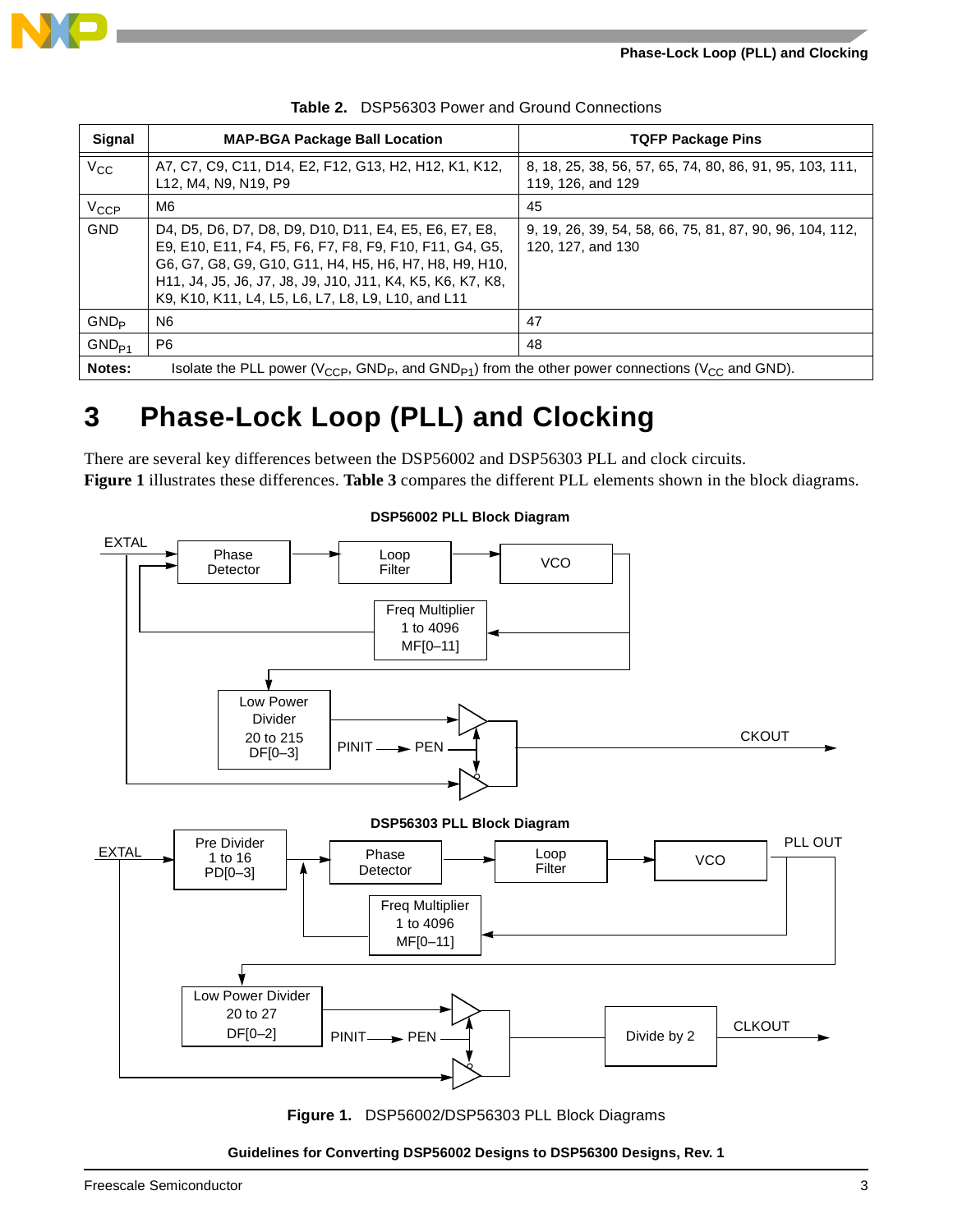

<span id="page-3-0"></span>

| <b>DSP56002</b>                                                                                                                                                                                          | <b>DSP56303</b>                                                                                                                                                                                                                                                                                                                                                                                                                                                      |
|----------------------------------------------------------------------------------------------------------------------------------------------------------------------------------------------------------|----------------------------------------------------------------------------------------------------------------------------------------------------------------------------------------------------------------------------------------------------------------------------------------------------------------------------------------------------------------------------------------------------------------------------------------------------------------------|
| Frequency Pre-divider Not Available                                                                                                                                                                      | A frequency pre-divider is available on the DSP56303. This<br>programmable division factor applies to the PLL input<br>frequency and ranges from 1 to 16. The pre-divider factor bits<br>PD[0-3] are written into bits 20-23 of the PLL Control Register<br>(PCTL).                                                                                                                                                                                                  |
| Fixed Divide by 2 Not Available                                                                                                                                                                          | In the DSP56300 core, the output of the voltage-controlled<br>oscillator (VCO) is divided by 2. This results in a constant x2<br>multiplication of the PLL clock output that generates the<br>special chip clock phases.                                                                                                                                                                                                                                             |
| The low power divider divides the output frequency of the<br>VCO by any power of 2 from $2^0$ to $2^{15}$ . The division factor bits<br>DF[0-3] are written into bits 12-15 of the PCTL.                 | The clock generator performs the low power division. The low<br>power divider divides the output frequency of the PLL by any<br>power of 2 from $2^0$ to $2^7$ . The division factor bits DF[0-2] are<br>written into PCTL bits 12-14.                                                                                                                                                                                                                               |
| The operating frequency is governed by the frequency<br>control bits in the PCTL as follows:                                                                                                             | The operating frequency is governed by the frequency<br>control bits in the PCTL, as follows:                                                                                                                                                                                                                                                                                                                                                                        |
| $F_{002}$ = $F_{EXT}$ × MF / DF = $F_{VCO}$ / DF                                                                                                                                                         | $F_{303}$ = $F_{EXT}$ × MF / (PDF × DF) = $F_{VCO}/DF$                                                                                                                                                                                                                                                                                                                                                                                                               |
| When the PLL is disabled, the internal chip clock and CKOUT<br>are driven from the EXTAL input.                                                                                                          | where:<br>• F <sub>CHIP</sub> is the chip operating frequency.<br>• $F_{\text{EXT}}$ is the external input frequency (EXTAL)<br>• MF is the multiplication factor defined by the MF[0-11] bits.<br>• DF is the division factor defined by the DF[0-3] bits.<br>• PDF is the pre-division factor defined by the PD[0-3] bits.<br>• $F_{VCO}$ is the output frequency of the VCO.<br>When the PLL is disabled, the frequency of the CLKOUT is<br>half the EXTAL input. |
| <b>PLL Filter Capacitor</b>                                                                                                                                                                              | <b>PLL Filter Capacitor</b>                                                                                                                                                                                                                                                                                                                                                                                                                                          |
| The recommended PCAP value is:<br>• 400 pF for MF $\leq$ 4, or<br>• 540 pF for MF $> 4$ .                                                                                                                | The recommended PCAP value is:<br>• $((500 \times MF) - 150)$ pF for MF $\leq 4$ , or<br>• (690 $\times$ MF) pF for MF $>$ 4.                                                                                                                                                                                                                                                                                                                                        |
| For example, if a 40 MHz crystal is used and the desired<br>operating frequency is 40 MHz:                                                                                                               | For example, if a 16.9344 MHz crystal is used and the desired<br>operating frequency is approximately 68 MHz:                                                                                                                                                                                                                                                                                                                                                        |
| $F_{002}$ = $F_{EXT}$ × MF / DF = 40 MHz                                                                                                                                                                 | $F_{303} = F_{EXT} \times MF / (PDF \times DF) = 68 MHz = 16.9344 MHz \times MF$                                                                                                                                                                                                                                                                                                                                                                                     |
| DF and MF should be set to 1. The PCAP value is 400 pF,<br>since MF $\leq$ 4.                                                                                                                            | PDF and DF should be set to 1 and MF to 4. The PCAP is<br>$((500 \times 4) - 150)$ pF = 1850 pF, since MF $\leq$ 4.                                                                                                                                                                                                                                                                                                                                                  |
| <b>PLL Pins</b><br>The Phase and Frequency Lock (PLOCK) pin is asserted when <b>PLOCK and CKP pins Not available</b><br>the PLL is enabled and has locked on the proper phase and<br>frequency of EXTAL. | <b>PLL Pins</b>                                                                                                                                                                                                                                                                                                                                                                                                                                                      |
| The Clock Output Polarity Control (CKP) pin is an input that<br>defines the polarity of the CKOUT clock output.                                                                                          |                                                                                                                                                                                                                                                                                                                                                                                                                                                                      |

### **Table 3.** Differences Between the PLL of the DSP56002 and DSP56303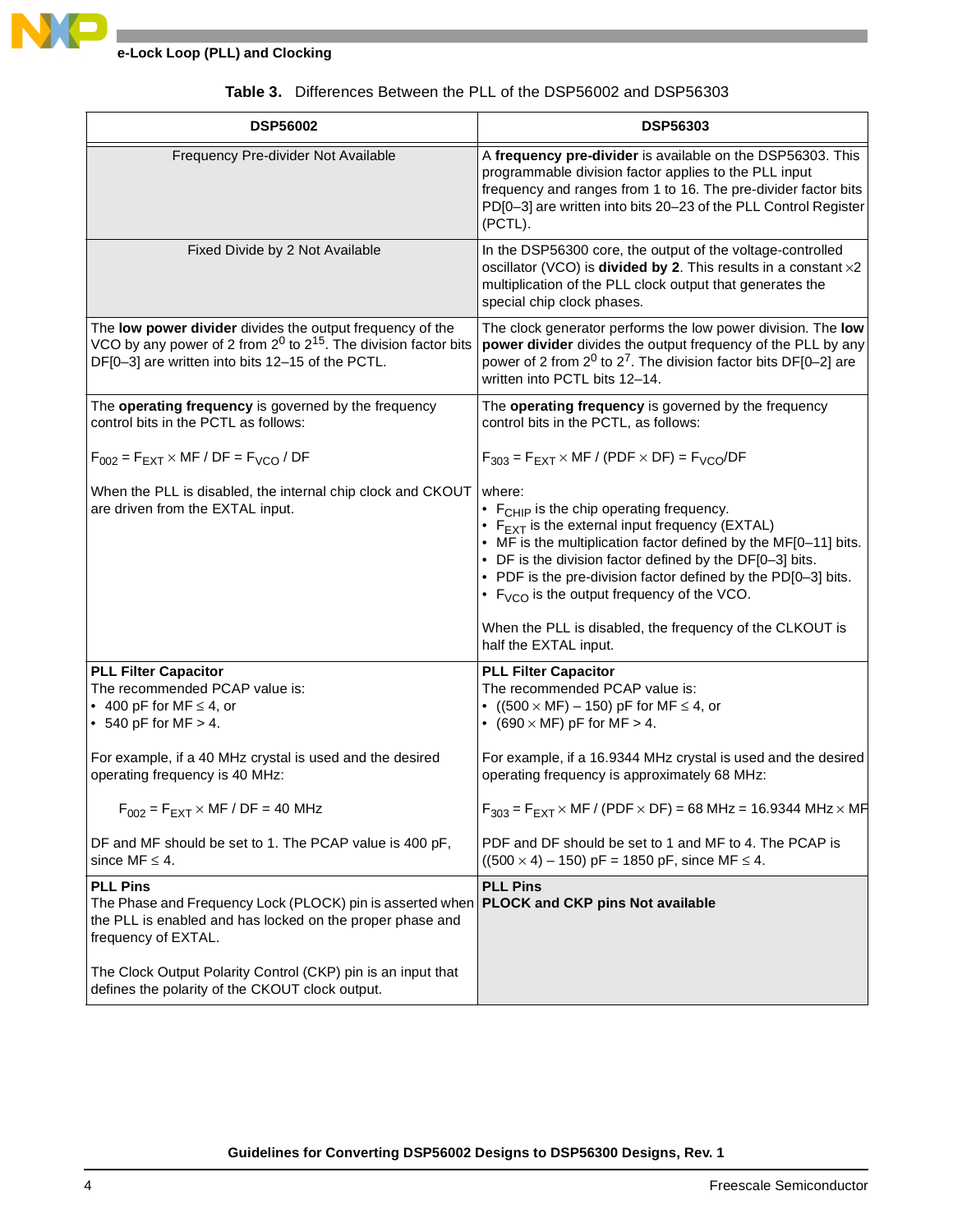

Because the DSP56303 includes a divide-by-2 unit in its clock module, the same EXTAL input used with a DSP56002 design yields half the core frequency in a DSP56300 if the PLL is disabled. With the PLL enabled, the divide and multiply factors can be adjusted as required. For easy reference, **[Table 4](#page-4-0)** lists the DSP56303 PLL and clock connections.

<span id="page-4-0"></span>

| Signal        |                                                                                                                                                                                                                                                                                                                                                                                                                                                       | <b>MAP-BGA Package Ball Location</b> | <b>TQFP Package Pins</b> |  |  |
|---------------|-------------------------------------------------------------------------------------------------------------------------------------------------------------------------------------------------------------------------------------------------------------------------------------------------------------------------------------------------------------------------------------------------------------------------------------------------------|--------------------------------------|--------------------------|--|--|
| <b>EXTAL</b>  |                                                                                                                                                                                                                                                                                                                                                                                                                                                       | M8                                   | 55                       |  |  |
| <b>XTAL</b>   |                                                                                                                                                                                                                                                                                                                                                                                                                                                       | M <sub>6</sub>                       | 53                       |  |  |
| <b>CLKOUT</b> |                                                                                                                                                                                                                                                                                                                                                                                                                                                       | M9                                   | 59                       |  |  |
| <b>PCAP</b>   |                                                                                                                                                                                                                                                                                                                                                                                                                                                       | P <sub>5</sub>                       | 46                       |  |  |
| PINIT/NMI     |                                                                                                                                                                                                                                                                                                                                                                                                                                                       | D1<br>6                              |                          |  |  |
| Notes:        | CLKOUT should be connected to the DSP56002 CKOUT line. To generate the same system frequency as the<br>original design, review the clock and PLL configuration information in the DSP56303 User's Manual. Because<br>the DSP56303 processes instructions twice as fast as the DSP56002 at the same core clock frequency, you<br>must ensure that the core processor operation does not stall because of system I/O transfer rates and<br>limitations. |                                      |                          |  |  |

| <b>Table 4.</b> DSP56303 PLL and Clock Connections |
|----------------------------------------------------|
|----------------------------------------------------|

### **4 External Bus**

Both the DSP56002 and DSP56303 have an external 24-bit bus that permits access to external devices (memory and so forth). The DSP56002 address bus has 16 lines and the DSP56303 has 18 address lines. The bus control lines for the two devices share many signals, but there are significant differences that must be addressed in a system redesign. In addition, the two devices have different internal memory sizes.

### **4.1 External Bus Signals**

<span id="page-4-1"></span>For easy reference, **[Table 5](#page-4-1)** lists the DSP56303 external bus connections.

| Signal         | <b>MAP-BGA Package Ball Location</b> | <b>TQFP Package Pins</b> |
|----------------|--------------------------------------|--------------------------|
| A <sub>0</sub> | N <sub>14</sub>                      | 72                       |
| A1             | M <sub>13</sub>                      | 73                       |
| A2             | M14                                  | 76                       |
| A <sub>3</sub> | L13                                  | 77                       |
| A4             | L14                                  | 78                       |
| A <sub>5</sub> | K <sub>13</sub>                      | 79                       |
| A <sub>6</sub> | K14                                  | 82                       |
| A7             | J13                                  | 83                       |
| A8             | J12                                  | 84                       |
| A <sub>9</sub> | J14                                  | 85                       |
| A10            | H <sub>13</sub>                      | 88                       |
| A11            | H14                                  | 89                       |
| A12            | G14                                  | 92                       |
| A13            | G12                                  | 93                       |
| A14            | F <sub>13</sub>                      | 94                       |

**Table 5.** DSP56303 External Bus Connections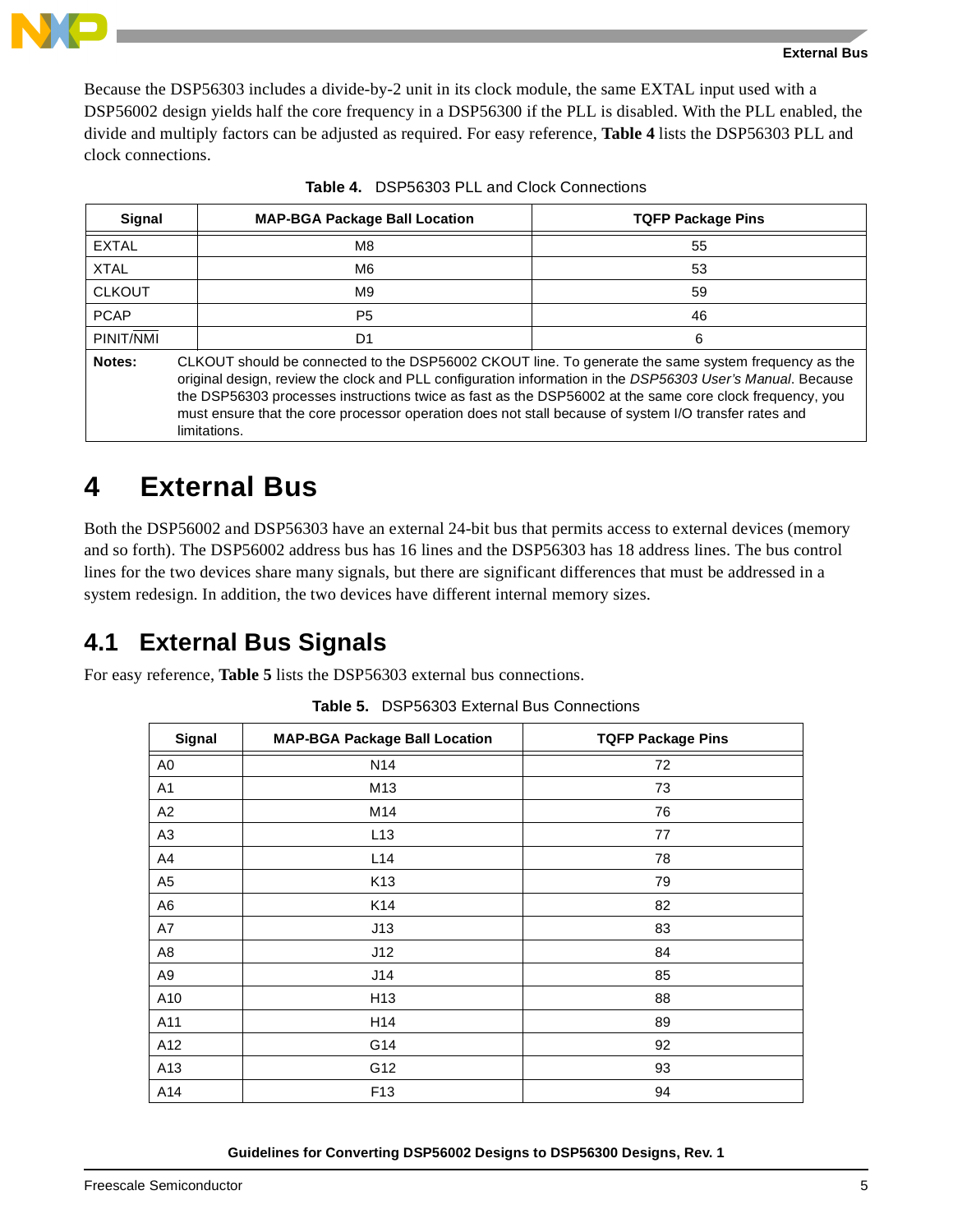

| Signal                                                                               | <b>MAP-BGA Package Ball Location</b> | <b>TQFP Package Pins</b> |
|--------------------------------------------------------------------------------------|--------------------------------------|--------------------------|
| A15                                                                                  | F14                                  | 97                       |
| A16 <sup>1</sup>                                                                     | E13                                  | 98                       |
| A17 <sup>1</sup>                                                                     | E12                                  | 99                       |
| D <sub>0</sub>                                                                       | E14                                  | 100                      |
| D <sub>1</sub>                                                                       | D12                                  | 101                      |
| D <sub>2</sub>                                                                       | D13                                  | 102                      |
| D <sub>3</sub>                                                                       | C <sub>13</sub>                      | 105                      |
| D <sub>4</sub>                                                                       | C14                                  | 106                      |
| D <sub>5</sub>                                                                       | <b>B13</b>                           | 107                      |
| D <sub>6</sub>                                                                       | C12                                  | 108                      |
| D7                                                                                   | A13                                  | 109                      |
| D <sub>8</sub>                                                                       | <b>B12</b>                           | 110                      |
| D <sub>9</sub>                                                                       | A12                                  | 113                      |
| D <sub>10</sub>                                                                      | <b>B11</b>                           | 114                      |
| D11                                                                                  | A11                                  | 115                      |
| D12                                                                                  | C10                                  | 116                      |
| D13                                                                                  | <b>B10</b>                           | 117                      |
| D14                                                                                  | A10                                  | 118                      |
| D15                                                                                  | B <sub>9</sub>                       | 121                      |
| D16                                                                                  | A <sub>9</sub>                       | 122                      |
| D17                                                                                  | B <sub>8</sub>                       | 123                      |
| D18                                                                                  | C <sub>8</sub>                       | 124                      |
| D19                                                                                  | A <sub>8</sub>                       | 125                      |
| D <sub>20</sub>                                                                      | B7                                   | 128                      |
| D <sub>21</sub>                                                                      | B <sub>6</sub>                       | 131                      |
| D <sub>22</sub>                                                                      | C <sub>6</sub>                       | 132                      |
| D <sub>23</sub>                                                                      | A <sub>6</sub>                       | 133                      |
| AA0/RAS0 <sup>2</sup><br>3                                                           | N13                                  | $70\,$                   |
| AA1/RAS1 <sup>2</sup><br>3                                                           | P12                                  | 69                       |
| AA2/RAS2 <sup>2</sup><br>3                                                           | P7                                   | 51                       |
| $\frac{\overline{A A 3/R A S 3^{2}}}{3}$                                             | N7                                   | 50                       |
| $\overline{RD}$                                                                      | M12                                  | 68                       |
| $\overline{\text{WR}}$                                                               | M11                                  | 67                       |
| $\overline{TA}^4$                                                                    | P <sub>10</sub>                      | 62                       |
| $\frac{\overline{BR^5}}{\overline{BR^5}}$ $\frac{\overline{BR^5}}{\overline{CAS^2}}$ | N11                                  | 63                       |
|                                                                                      | P <sub>13</sub>                      | 71                       |
|                                                                                      | P11                                  | 64                       |
|                                                                                      | N <sub>8</sub>                       | 52                       |
| BCLK                                                                                 | N10                                  | 60                       |

**Table 5.** DSP56303 External Bus Connections (Continued)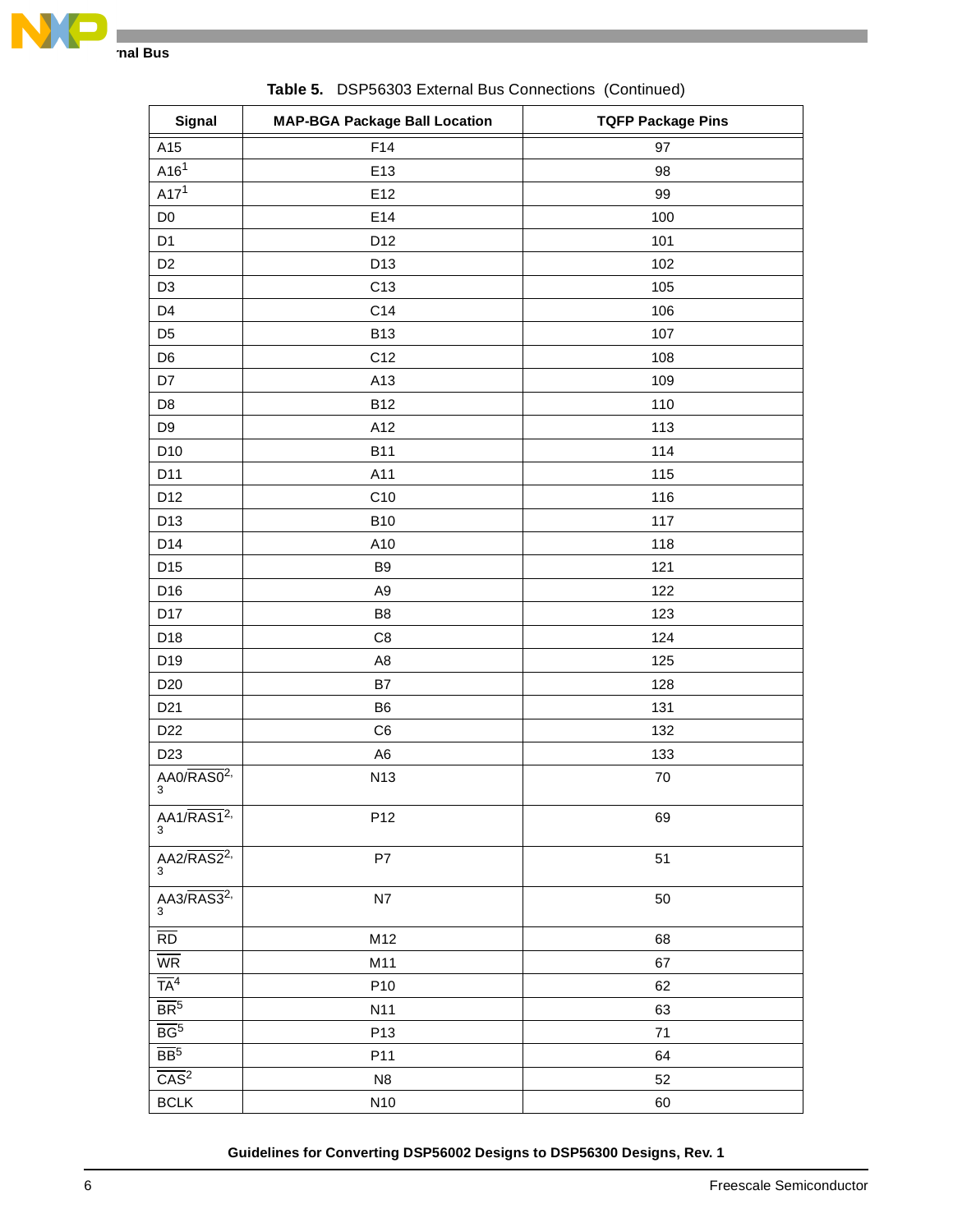

|               | <b>Table 5.</b> DSP56303 External Bus Connections (Continued)    |                                                                                                                                                                                                                                                                                                                                                                                                                                                                                                                                                                                                                                                                                                                                                                                                                                                                                                                                                                                                                                                                                                                                                                                       |                                                                                    |  |
|---------------|------------------------------------------------------------------|---------------------------------------------------------------------------------------------------------------------------------------------------------------------------------------------------------------------------------------------------------------------------------------------------------------------------------------------------------------------------------------------------------------------------------------------------------------------------------------------------------------------------------------------------------------------------------------------------------------------------------------------------------------------------------------------------------------------------------------------------------------------------------------------------------------------------------------------------------------------------------------------------------------------------------------------------------------------------------------------------------------------------------------------------------------------------------------------------------------------------------------------------------------------------------------|------------------------------------------------------------------------------------|--|
| <b>Signal</b> | <b>MAP-BGA Package Ball Location</b><br><b>TQFP Package Pins</b> |                                                                                                                                                                                                                                                                                                                                                                                                                                                                                                                                                                                                                                                                                                                                                                                                                                                                                                                                                                                                                                                                                                                                                                                       |                                                                                    |  |
| <b>BCLK</b>   |                                                                  | M <sub>10</sub>                                                                                                                                                                                                                                                                                                                                                                                                                                                                                                                                                                                                                                                                                                                                                                                                                                                                                                                                                                                                                                                                                                                                                                       | 61                                                                                 |  |
| Notes:        | 1.                                                               | Since these signals are not available in the DSP56002, leave them unconnected.                                                                                                                                                                                                                                                                                                                                                                                                                                                                                                                                                                                                                                                                                                                                                                                                                                                                                                                                                                                                                                                                                                        |                                                                                    |  |
|               | 2.                                                               | RAS and CAS are not needed since the DSP56002 does not have glueless DRAM<br>support. Disable DRAM support in the DRAM configuration registers. See the DSP56303<br>User's Manual for details.                                                                                                                                                                                                                                                                                                                                                                                                                                                                                                                                                                                                                                                                                                                                                                                                                                                                                                                                                                                        |                                                                                    |  |
|               | 3.                                                               | The DSP56303 does not support the $\overline{PS}$ , $\overline{DS}$ , and $X/Y$ signals used by the DSP56002 to<br>enable external program and X and Y data memory. However, you can use the AAn lines<br>as chip selects for the memories in a DSP56002 design. Ensure that the AA priority<br>disable bit (APD) bit in the Operating Mode Register is cleared; this enables the AA priority<br>scheme so that only one AAn line can be asserted at a time. Ensure that the system code<br>is modified so that operations driving the PS, DS, and X/Y signal lines are changed to<br>drive the appropriate AAn lines. Some system logic can be eliminated since you can<br>specify a single line to select X or Y data memory instead of decoding the combination of<br>DS and X/Y. The AA pin is asserted if the address in the appropriate Address Attribute<br>Register AAR[3-0] matches the external address and if the external access is aimed to a<br>space that is enabled in the appropriate AAR register. This is specified by the Address to<br>Compare BAC[11-0] bits and the Number of Address Bits to Compare BNC[3-0]. See the<br>DSP56303 User's Manual for details. |                                                                                    |  |
|               | 4.                                                               | The $\overline{TA}$ signal performs the same function as the DSP56002 $\overline{WT}$ signal by adding<br>hardware wait states to a transfer cycle controlled by an external device, but the active<br>signal level is functionally reversed. That is, to extend a transaction cycle in a DSP56002<br>system, an external device asserts WT (holds it low) until the cycle is terminated, and then<br>deasserts the signal. In a DSP56303 system, an external device deasserts the TA signal<br>(holds it high) until the cycle is terminated, and then asserts it at the end of the cycle.<br>Therefore, you can pass the WT input from a DSP56002 design through an inverter before<br>connecting it to the TA input of the DSP56303 to achieve the same function. Note that in<br>the DSP56303, you must set at least one wait state in the Bus Control Register. See the<br>DSP56303 User's Manual for details.                                                                                                                                                                                                                                                                   |                                                                                    |  |
|               | 5.                                                               | The DSP56002 uses the bus control signals BS, BR, BG, and BN to access and control<br>the external bus. The DSP56303 uses the bus control signals BR, BG, and BB to access<br>and control the external bus, but the control direction is not the same. The DSP56002<br>assumes that it is normally the bus master; therefore, the BR signal is an input that allows<br>an external device to request mastership of the bus and the BG signal is an output that<br>indicates that bus mastership is granted. The DSP56303 assumes that there is normally<br>an external bus master; therefore, the BR signal is an output requesting bus mastership<br>and BG is an input signal indicating that mastership is granted. To accommodate this<br>difference, use the following connections:                                                                                                                                                                                                                                                                                                                                                                                              |                                                                                    |  |
|               |                                                                  | • DSP56002 system BR input line through an inverter to the DSP56303 BG input<br>• DSP56303 BR output to the DSP56002 system BN output line<br>• DSP56303 BB connection to the DSP56002 system BS output line                                                                                                                                                                                                                                                                                                                                                                                                                                                                                                                                                                                                                                                                                                                                                                                                                                                                                                                                                                          | • DSP56303 BB connection through an inverter to the DSP56002 system BG output line |  |

|  |  |  | Table 5. DSP56303 External Bus Connections (Continued) |  |  |
|--|--|--|--------------------------------------------------------|--|--|
|--|--|--|--------------------------------------------------------|--|--|

## **4.2 Internal Memory**

**[Table 6](#page-6-0)** compares the internal memory of the DSP56002 and the DSP56303.

<span id="page-6-0"></span>

| DSP56002 (24-bit words) |            |                   | DSP56303 (default) (24-bit words) |            |                   |
|-------------------------|------------|-------------------|-----------------------------------|------------|-------------------|
| <b>Program RAM</b>      | X-data RAM | <b>Y-data RAM</b> | <b>Program RAM</b>                | X-data RAM | <b>Y-data RAM</b> |
| 512                     | 256        | 256               | 4 K                               | 2 K        | 2 K               |
| <b>Program ROM</b>      | X-data ROM | <b>Y-data ROM</b> | <b>Program ROM</b>                | X-data ROM | <b>Y-data ROM</b> |

**Table 6.** Internal Memory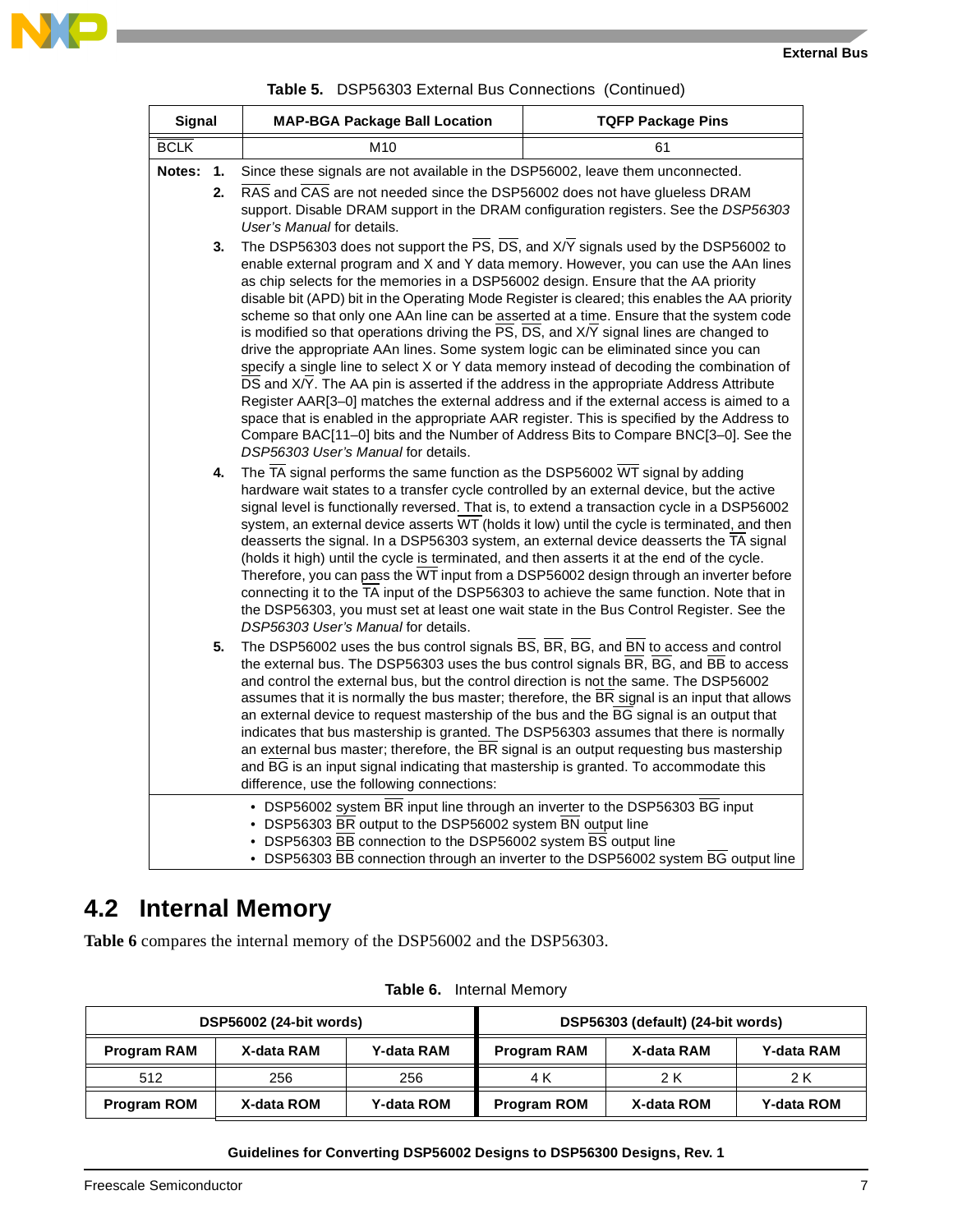|  | Table 6. Internal Memory (Continued) |  |
|--|--------------------------------------|--|
|--|--------------------------------------|--|

|                    | DSP56002 (24-bit words) |                   |                    | DSP56303 (default) (24-bit words) |            |
|--------------------|-------------------------|-------------------|--------------------|-----------------------------------|------------|
| <b>Program RAM</b> | X-data RAM              | <b>Y-data RAM</b> | <b>Program RAM</b> | X-data RAM                        | Y-data RAM |
| 64                 | 256                     | 256               | 192                |                                   |            |

The DSP56002 PROM contains the bootstrap program, and the X-data ROM and Y-data ROM contain sine, A-law, and  $\mu$ -law tables. In contrast, the DSP56303 Program ROM contains the bootstrap program and there is no X-data ROM or Y-data ROM.

Note: To emulate the DSP56002 functionality, load sine, A-law, and m-law tables into the appropriate X- and Y-data RAM space.

Although you can vary the DSP56303 Program RAM, X-data RAM, and Y-data RAM sizes, there is no reason to do so, since the default sizes are much larger than those provided by the DSP56002. You can also leave the instruction cache disabled because the DSP56002 does not support it.

**[Table 7](#page-7-0)** shows the off-chip memory expansion for each device.

<span id="page-7-0"></span>

|                                                                                                                                                                                                     | <b>DSP56002 (24-bit words)</b><br>DSP56303 (24-bit words)<br><b>Memory Space</b>                                     |      |                                                                                                |  |  |  |  |
|-----------------------------------------------------------------------------------------------------------------------------------------------------------------------------------------------------|----------------------------------------------------------------------------------------------------------------------|------|------------------------------------------------------------------------------------------------|--|--|--|--|
|                                                                                                                                                                                                     | Program RAM                                                                                                          | 64 K | 256 K in 24-bit addressing mode <sup>1</sup> or<br>64 K in 16-bit addressing mode <sup>2</sup> |  |  |  |  |
|                                                                                                                                                                                                     | 256 K in 24-bit addressing mode <sup>1</sup> or<br>X-data RAM<br>64 K<br>64 K in 16-bit addressing mode <sup>2</sup> |      |                                                                                                |  |  |  |  |
| 256 K in 24-bit addressing mode <sup>1</sup> or<br>Y-data RAM<br>64 K<br>64 K in 16-bit addressing mode <sup>2</sup>                                                                                |                                                                                                                      |      |                                                                                                |  |  |  |  |
| This is the maximum range using the basic eighteen address lines.<br>Notes: 1.                                                                                                                      |                                                                                                                      |      |                                                                                                |  |  |  |  |
| Because the DSP56002 supports only 16-bit addressing, ensure that the initialization software selects 16-bit<br>2.<br>addressing mode in the DSP56303 for compatibility with the DSP56002 software. |                                                                                                                      |      |                                                                                                |  |  |  |  |

**Table 7.** Off-Chip Memory Expansion

# **5 Mode Control, Interrupts, and Reset**

This section compares the DSP56002 and DSP56303 operating mode initialization. It also compares interrupt processing because mode control and external interrupt requests are multiplexed using the same pin connections. **[Table 8](#page-7-1)** lists the location of the MOD/IRQ and NMI pins on the DSP56303.

<span id="page-7-1"></span>

| Signal                   | <b>MAP-BGA Package Ball Location</b> | <b>TQFP Package Pins</b> |
|--------------------------|--------------------------------------|--------------------------|
| MODA/IRQA <sup>1</sup>   | C4                                   | 137                      |
| MODB/IRQB <sup>1</sup>   | A <sub>5</sub>                       | 136                      |
| MODC/IRQC <sup>1,2</sup> | C5                                   | 135                      |
| MODD/IRQD <sup>3</sup>   | B <sub>5</sub>                       | 134                      |
| PINIT/NMI <sup>4</sup>   | D1                                   | 6                        |
| <b>RESET</b>             | N <sub>5</sub>                       | 44                       |
| TRST <sup>5</sup>        |                                      |                          |

**Table 8.** DSP56303 MOD/IRQ, NMI, and RESET Connections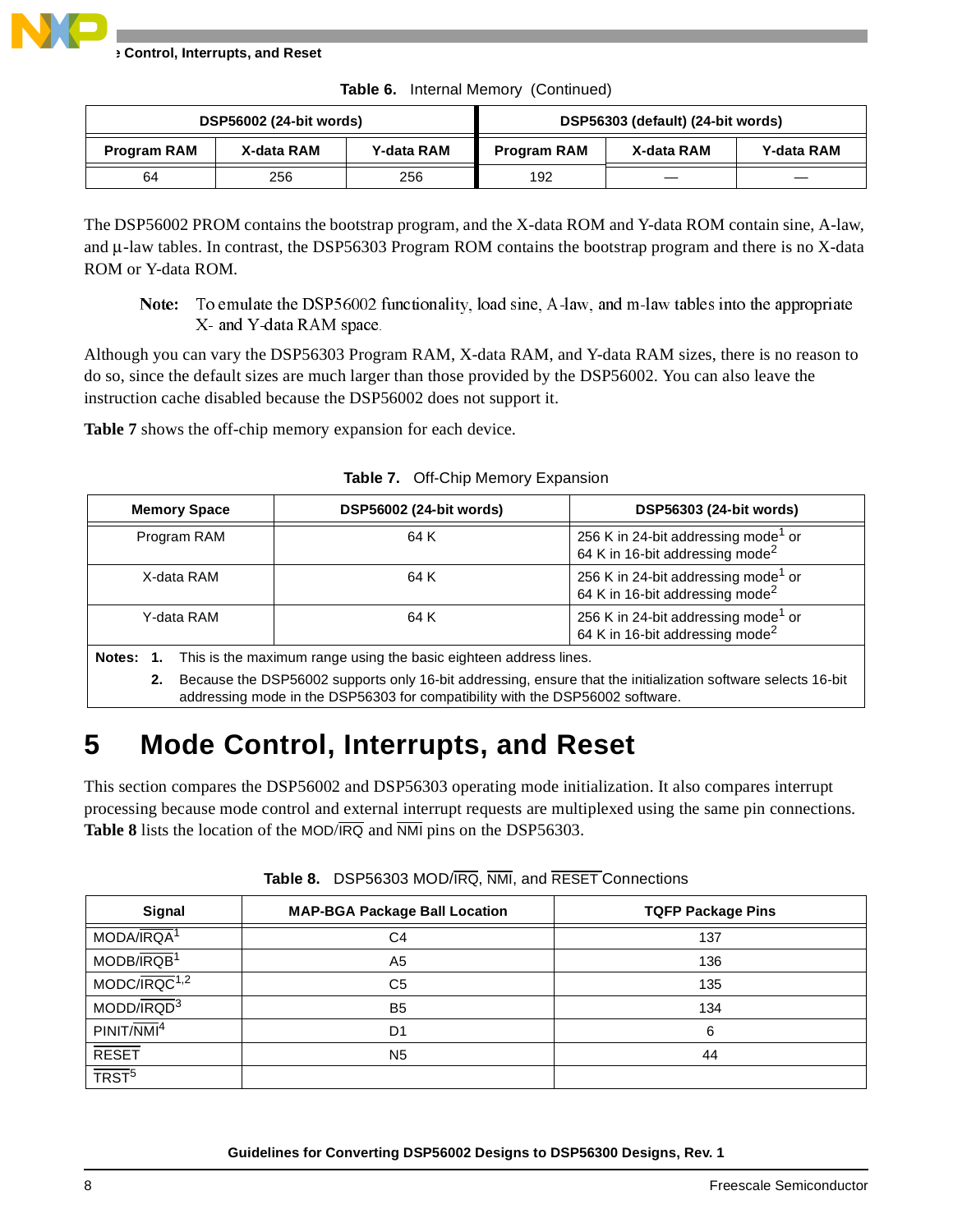

|  |  | Table 8. DSP56303 MOD/IRQ, NMI, and RESET Connections (Continued) |  |
|--|--|-------------------------------------------------------------------|--|
|--|--|-------------------------------------------------------------------|--|

|        | <b>Signal</b> | <b>MAP-BGA Package Ball Location</b>                                                                                                                                              | <b>TQFP Package Pins</b> |  |  |  |
|--------|---------------|-----------------------------------------------------------------------------------------------------------------------------------------------------------------------------------|--------------------------|--|--|--|
| Notes: |               | MOD[A–C] signals are the equivalent of M[A–C] in the DSP56002.                                                                                                                    |                          |  |  |  |
|        | 2.            | IRQC is not used on the DSP56002. After reset, pull this signal line up to ensure that no IRQC signal is<br>generated, even as a function of noise.                               |                          |  |  |  |
|        | 3.            | Neither the MODD nor the IRQD function is used is the DSP56002. After reset, pull this signal line up to ensure<br>that no IRQD signal is generated, even as a function of noise. |                          |  |  |  |
|        | 4.            | Instead of being multiplexed with MC as on the DSP56002, NMI is multiplexed with PINIT on the DSP56303.<br>Connect the DSP56002 NMI signal line to PINIT/NMI on the DSP56303.     |                          |  |  |  |

**5.** TRST must be asserted with the RESET signal to ensure correct operation.

### **5.1 Operating Modes**

When a DSP56002 or DSP56303 leaves the reset state, it samples its mode pins and loads the values into corresponding values into the Operating Mode Register to set the initial operating mode or bootstrap source.

The DSP56002 uses three mode pins (M[A–C]) and the DSP56303 uses four mode pins (MOD[A–D]). **[Table 9](#page-8-0)** shows the DSP56002 operating modes.

<span id="page-8-0"></span>

| <b>Operating Mode</b> | MC. | MВ | МA | <b>Description</b>                        |
|-----------------------|-----|----|----|-------------------------------------------|
|                       | 0   |    |    | Single-Chip mode                          |
|                       | 0   |    |    | Bootstrap from EPROM                      |
|                       | O   |    |    | Normal Expanded mode                      |
|                       |     |    |    | Development mode                          |
|                       |     |    |    | Reserved; if selected, defaults to mode 5 |
|                       |     |    |    | Bootstrap from host                       |
|                       |     |    |    | Bootstrap from SCI                        |
|                       |     |    |    | Reserved; if selected, defaults to mode 6 |

**Table 9.** DSP56002 Operating Modes

**[Table 10](#page-8-1)** shows the DSP56303 operating modes. For a complete description of the various modes, refer to the *DSP56303 User's Manual*.

|  |  | Table 10. DSP56303 Operating Modes |
|--|--|------------------------------------|
|--|--|------------------------------------|

<span id="page-8-1"></span>

| <b>Operating Mode</b> | <b>MODD</b> | <b>MODC</b> | <b>MODB</b> | <b>MODA</b> | <b>Description</b>                     |
|-----------------------|-------------|-------------|-------------|-------------|----------------------------------------|
| 0                     | pull high   | 0           | 0           | $\Omega$    | Expanded mode                          |
|                       | pull high   | $\Omega$    | $\Omega$    |             | Bootstrap from byte-wide memory        |
| 2                     | pull high   | $\Omega$    |             | $\Omega$    | Bootstrap from SCI                     |
| 4                     | pull high   |             | $\Omega$    | $\Omega$    | HI08 bootstrap in ISA/DSP5630x         |
| 5                     | pull high   |             | 0           |             | HI08 bootstrap in HC11 non-multiplexed |
| 6                     | pull high   |             |             | $\Omega$    | HI08 bootstrap in 8051 multiplexed Bus |
|                       | pull high   |             |             |             | HI08 bootstrap in 68302 bus            |
| 8                     | pull high   | 0           | $\Omega$    | $\Omega$    | Expanded mode                          |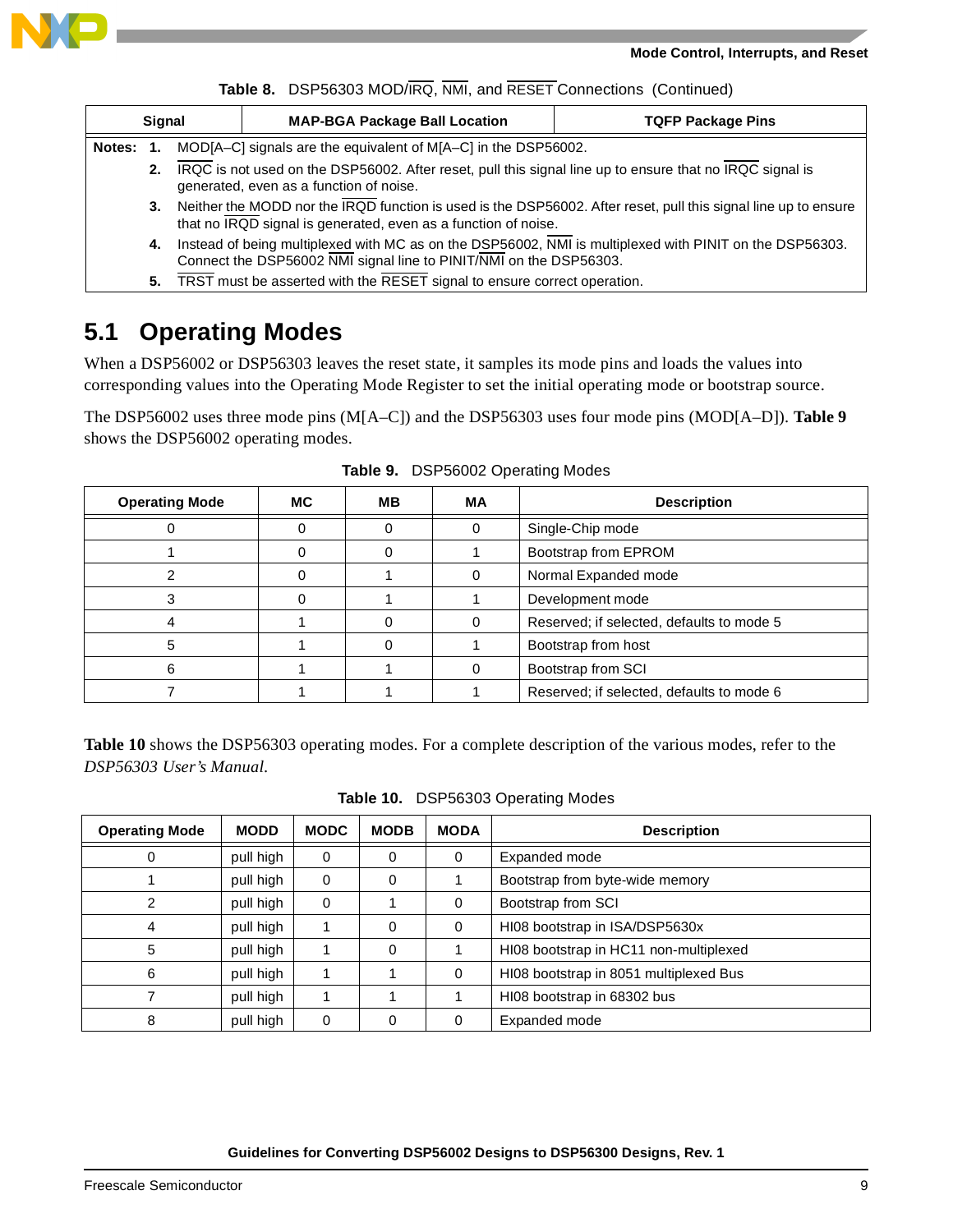

**Mode Control, Interrupts, and Reset**

**[Table 11](#page-9-0)** shows the DSP56303 mode to select for a system based on the mode used by the DSP56002 in the original design.

<span id="page-9-0"></span>

| Original DSP56002 Mode          | <b>Equivalent DSP56303 Mode</b>                   |
|---------------------------------|---------------------------------------------------|
| 0-Single chip mode              | No equivalent (starting address not the same)     |
| 1-Bootstrap from EPROM          | 1-Bootstrap from byte-wide memory                 |
| 2-Normal expanded mode          | No equivalent (starting address not the same)     |
| 3-Development mode              | No equivalent                                     |
| 4-Reserved, defaults to mode 5  | 5-Bootstrap from host interface (non-multiplexed) |
| 5-Bootstrap from host interface | 5-Bootstrap from host interface (non-multiplexed) |
| 6-Bootstrap from SCI            | 2-Bootstrap from SCI                              |
| 7-Reserved, defaults to mode 6  | 2-Bootstrap from SCI                              |

| Table 11. DSP56303 Operating Mode Selection for DSP56002-Based System Conversions |
|-----------------------------------------------------------------------------------|
|-----------------------------------------------------------------------------------|

Note: For code compatibility, ensure that when the DSP56303 initializes, the boot software sets the SC bit in the Status Register (SR) to select 16-bit addressing mode. For details, see the  $DSP\,56303$ User's Manual and the DSP 56300 Family Manual.

### **5.2 Interrupt Addresses and Sources**

The DSP56002 uses a fixed set of interrupt starting addresses. The DSP56300 core has a 24-bit read/write Vector Base Address (VBA) register that allows the interrupt starting address location to be variable; it is a combination of an offset address (which is fixed) added to a programmable base address. The VBA is referenced implicitly by interrupt processing or directly via the MOVEC instruction. **[Table 12](#page-9-1)** shows the interrupt starting addresses and the interrupt priority level ranges for each interrupt source of both the DSP56002 (for which there is no VBA) and the DSP56303

<span id="page-9-1"></span>

|                                                |                                                | <b>DSP56002</b>                                 | <b>DSP56303</b>                                |                                                |                            |  |
|------------------------------------------------|------------------------------------------------|-------------------------------------------------|------------------------------------------------|------------------------------------------------|----------------------------|--|
| Interrupt<br><b>Starting</b><br><b>Address</b> | Interrupt<br><b>Priority</b><br>Level<br>Range | <b>Interrupt Source</b>                         | Interrupt<br><b>Starting</b><br><b>Address</b> | Interrupt<br><b>Priority</b><br>Level<br>Range | <b>Interrupt Source</b>    |  |
| \$00                                           | 3                                              | <b>Hardware RESET</b>                           | <b>VBA:\$00</b>                                | 3                                              | <b>Hardware RESET</b>      |  |
| \$02                                           | 3                                              | <b>Stack Error</b>                              | <b>VBA:\$02</b>                                | 3                                              | <b>Stack Error</b>         |  |
| \$04                                           | 3                                              | Trace                                           | <b>VBA:\$04</b>                                | 3                                              | Illegal Instruction        |  |
| \$06                                           | 3                                              | SWI                                             | <b>VBA:\$06</b>                                | 3                                              | Debug Request Interrupt    |  |
| \$08                                           | $0 - 2$                                        | <b>IRQA</b>                                     | <b>VBA:\$08</b>                                | 3                                              | Trap                       |  |
| \$0A                                           | $0 - 2$                                        | <b>IRQB</b>                                     | VBA:\$0A                                       | 3                                              | Non-Maskable Interrupt NMI |  |
| \$0C                                           | $0 - 2$                                        | <b>SSI Receive Data</b>                         | VBA:\$0C                                       | 3                                              | Available for Host Command |  |
| \$0E                                           | $0 - 2$                                        | SSI Receive Data w/ Exception<br><b>Status</b>  | VBA:\$0E                                       | 3                                              | Available for Host Command |  |
| \$10                                           | $0 - 2$                                        | <b>SSI Transmit Data</b>                        | <b>VBA:\$10</b>                                | $0 - 2$                                        | <b>IRQA</b>                |  |
| \$12                                           | $0 - 2$                                        | SSI Transmit Data w/ Exception<br><b>Status</b> | <b>VBA:\$12</b>                                | $0 - 2$                                        | <b>IRQB</b>                |  |
| \$14                                           | $0 - 2$                                        | <b>SCI Receive Data</b>                         | <b>VBA:\$14</b>                                | $0 - 2$                                        | <b>IRQC</b>                |  |

**Table 12.** Interrupt Starting Addresses and Sources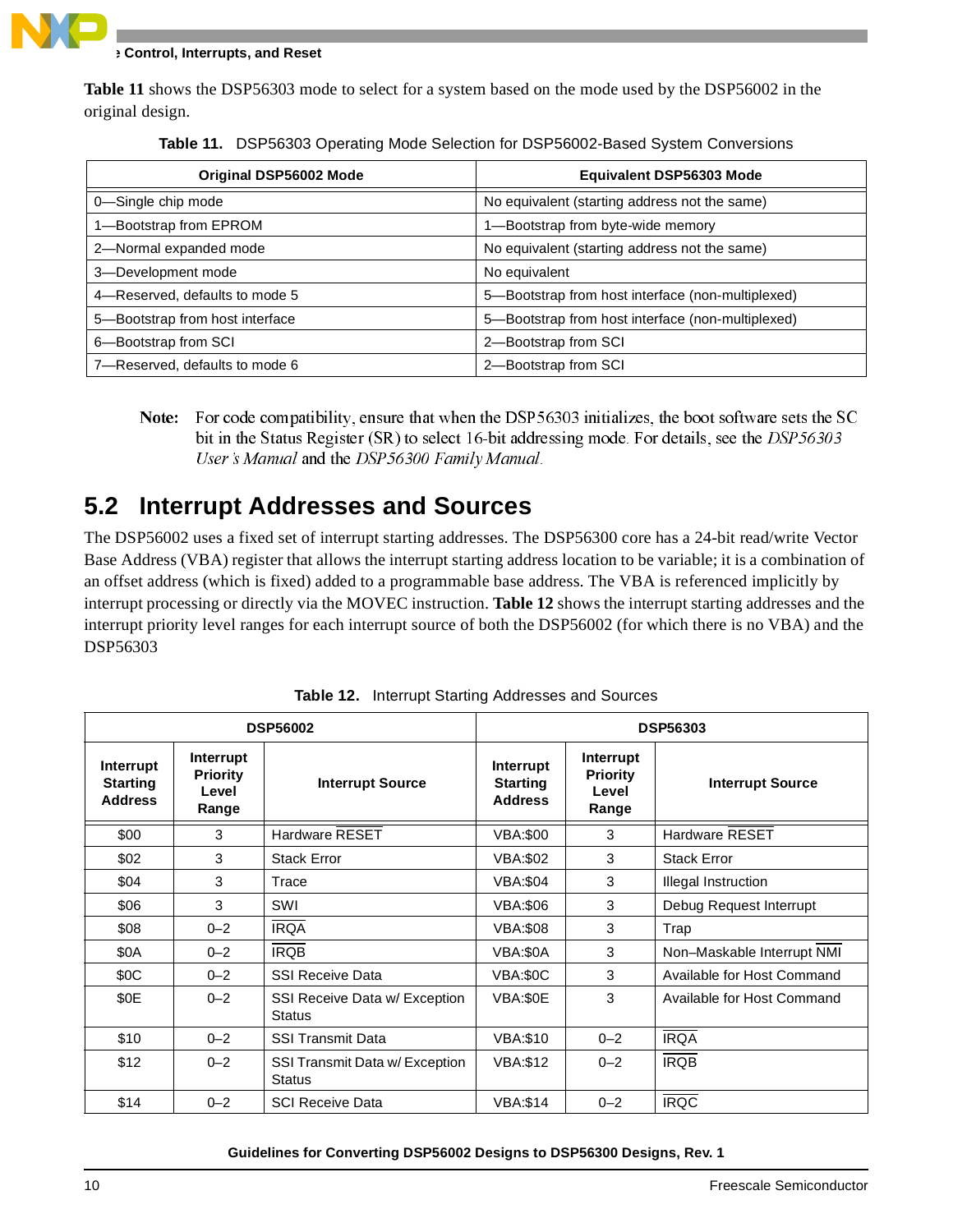

| <b>DSP56002</b>                                |                                                |                                         | <b>DSP56303</b>                                |                                                |                                                            |  |
|------------------------------------------------|------------------------------------------------|-----------------------------------------|------------------------------------------------|------------------------------------------------|------------------------------------------------------------|--|
| Interrupt<br><b>Starting</b><br><b>Address</b> | Interrupt<br><b>Priority</b><br>Level<br>Range | <b>Interrupt Source</b>                 | Interrupt<br><b>Starting</b><br><b>Address</b> | Interrupt<br><b>Priority</b><br>Level<br>Range | <b>Interrupt Source</b>                                    |  |
| \$16                                           | $0 - 2$                                        | SCI Receive Data w/ Exception<br>Status | <b>VBA:\$16</b>                                | $0 - 2$                                        | <b>IRQD</b>                                                |  |
| \$18                                           | $0 - 2$                                        | <b>SCI Transmit Data</b>                | <b>VBA:\$18</b>                                | $0 - 2$                                        | DMA Channel 0                                              |  |
| \$1A                                           | $0 - 2$                                        | <b>SCI Idle Line</b>                    | VBA:\$1A                                       | $0 - 2$                                        | DMA Channel 1                                              |  |
| \$1C                                           | $0 - 2$                                        | <b>SCI Timer</b>                        | <b>VBA:\$1C</b>                                | $0 - 2$                                        | DMA Channel 2                                              |  |
| \$1E                                           | 3                                              | Non-Maskable Interrupt NMI              | VBA:\$1E                                       | 3                                              | DMA Channel 3                                              |  |
| \$20                                           | $0 - 2$                                        | <b>Host Receive Data</b>                | <b>VBA:\$20</b>                                | $0 - 2$                                        | DMA Channel 4                                              |  |
| \$22                                           | $0 - 2$                                        | <b>Host Transmit Data</b>               | <b>VBA:\$22</b>                                | $0 - 2$                                        | DMA Channel 5                                              |  |
| \$24                                           | $0 - 2$                                        | <b>Host Command</b>                     | <b>VBA:\$24</b>                                | $0 - 2$                                        | <b>TIMER 0 Compare</b>                                     |  |
| \$26                                           | $0 - 2$                                        | Available for Host<br>Command           | <b>VBA:\$26</b>                                | $0 - 2$                                        | TIMER 0 Overflow                                           |  |
| \$28                                           | $0 - 2$                                        | Available for Host<br>Command           | <b>VBA:\$28</b>                                | $0 - 2$                                        | <b>TIMER 1 Compare</b>                                     |  |
| \$2A                                           | $0 - 2$                                        | <b>Available for Host</b><br>Command    | <b>VBA:\$2A</b>                                | $0 - 2$                                        | <b>TIMER 1 Overflow</b>                                    |  |
| \$2C                                           | $0 - 2$                                        | Available for Host<br>Command           | VBA:\$2C                                       | $0 - 2$                                        | <b>TIMER 2 Compare</b>                                     |  |
| \$2E                                           | $0 - 2$                                        | Available for Host<br>Command           | VBA:\$2E                                       | $0 - 2$                                        | <b>TIMER 2 Overflow</b>                                    |  |
| \$30                                           | $0 - 2$                                        | <b>Available for Host</b><br>Command    | <b>VBA:\$30</b>                                | $0 - 2$                                        | <b>ESSI0 Receive Data</b>                                  |  |
| \$32                                           | $0 - 2$                                        | <b>Available for Host</b><br>Command    | <b>VBA:\$32</b>                                | $0 - 2$                                        | <b>ESSI0 Receive Data with</b><br><b>Exception Status</b>  |  |
| \$34                                           | $0 - 2$                                        | Available for Host<br>Command           | <b>VBA:\$34</b>                                | $0 - 2$                                        | <b>ESSIO Receive Last Slot</b>                             |  |
| \$36                                           | $0 - 2$                                        | Available for Host<br>Command           | <b>VBA:\$36</b>                                | $0 - 2$                                        | <b>ESSI0 Transmit Data</b>                                 |  |
| \$38                                           | $0 - 2$                                        | Available for Host<br>Command           | <b>VBA:\$38</b>                                | $0 - 2$                                        | ESSI0 Transmit Data with<br><b>Exception Status</b>        |  |
| \$3A                                           | $0 - 2$                                        | Available for Host<br>Command           | VBA:\$3A                                       | $0 - 2$                                        | <b>ESSI0 Transmit Last Slot</b>                            |  |
| \$3C                                           | $0 - 2$                                        | Timer                                   | VBA:\$3C                                       | $0 - 2$                                        | Available for Host Command                                 |  |
| \$3E                                           | 3                                              | Illegal Instruction                     | VBA:\$3E                                       | $0 - 2$                                        | Available for Host Command                                 |  |
| \$40                                           | $0 - 2$                                        | Available for Host<br>Command           | <b>VBA:\$40</b>                                | $0 - 2$                                        | <b>ESSI1 Receive Data</b>                                  |  |
| \$42                                           | $0 - 2$                                        | Available for Host<br>Command           | <b>VBA:\$42</b>                                | $0 - 2$                                        | <b>ESSI1 Receive Data with</b><br><b>Exception Status</b>  |  |
| \$44                                           | $0 - 2$                                        | Available for Host<br>Command           | <b>VBA:\$44</b>                                | $0 - 2$                                        | <b>ESSI1 Receive Last Slot</b>                             |  |
| \$46                                           | $0 - 2$                                        | Available for Host<br>Command           | <b>VBA:\$46</b>                                | $0 - 2$                                        | <b>ESSI1 Transmit Data</b>                                 |  |
| \$48                                           | $0 - 2$                                        | Available for Host<br>Command           | <b>VBA:\$48</b>                                | $0 - 2$                                        | <b>ESSI1 Transmit Data with</b><br><b>Exception Status</b> |  |

**Table 12.** Interrupt Starting Addresses and Sources (Continued)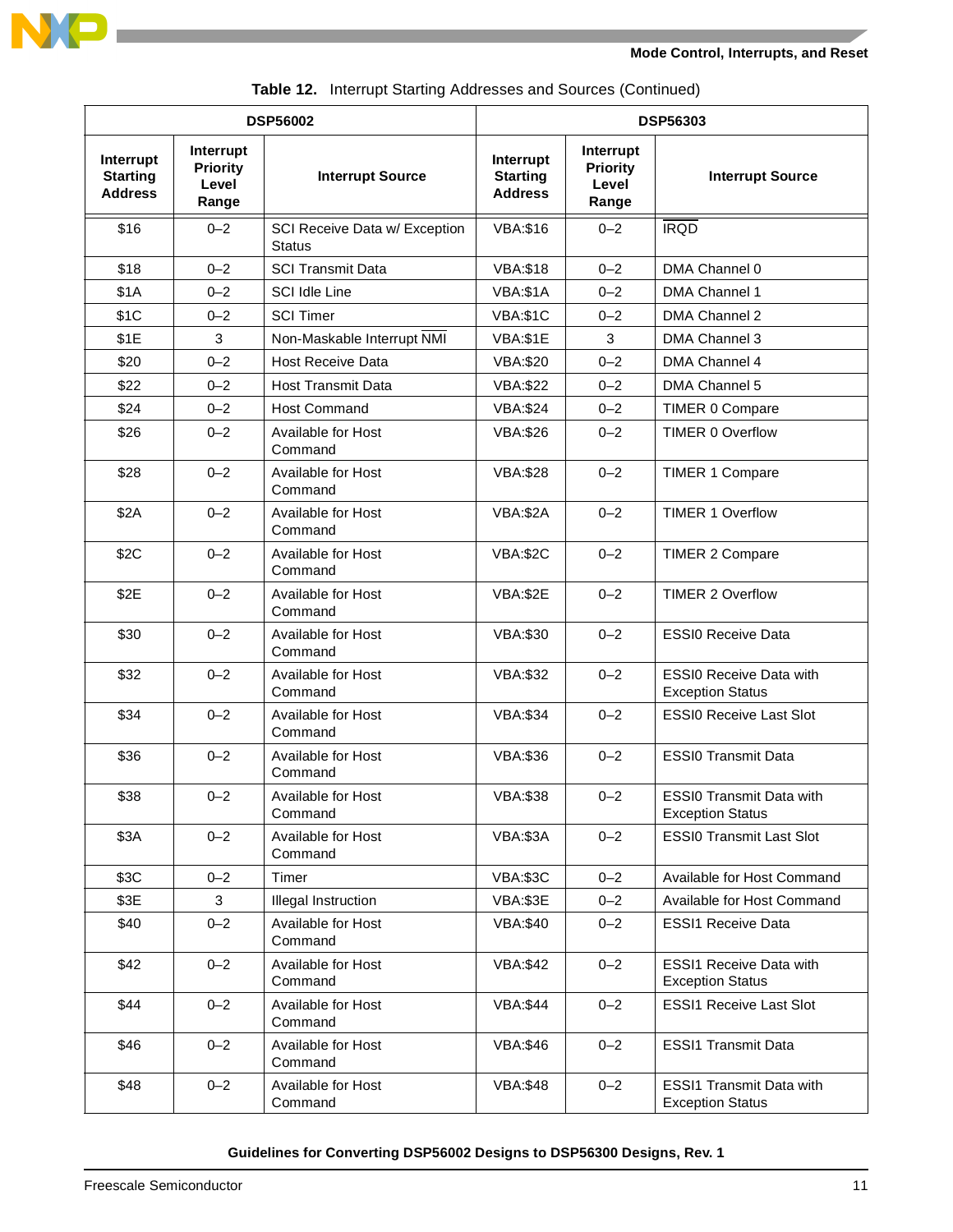| <b>DSP56002</b>                                |                                                |                               | <b>DSP56303</b>                                |                                                |                                                         |
|------------------------------------------------|------------------------------------------------|-------------------------------|------------------------------------------------|------------------------------------------------|---------------------------------------------------------|
| Interrupt<br><b>Starting</b><br><b>Address</b> | Interrupt<br><b>Priority</b><br>Level<br>Range | <b>Interrupt Source</b>       | Interrupt<br><b>Starting</b><br><b>Address</b> | Interrupt<br><b>Priority</b><br>Level<br>Range | <b>Interrupt Source</b>                                 |
| \$4A                                           | $0 - 2$                                        | Available for Host<br>Command | VBA:\$4A                                       | $0 - 2$                                        | <b>ESSI1 Transmit Last Slot</b>                         |
| \$4C                                           | $0 - 2$                                        | Available for Host<br>Command | VBA:\$4C                                       | $0 - 2$                                        | Available for Host Command                              |
| 4E                                             | $0 - 2$                                        | Available for Host<br>Command | VBA:4E                                         | $0 - 2$                                        | Available for Host Command                              |
| \$50                                           | $0 - 2$                                        | Available for Host<br>Command | <b>VBA:\$50</b>                                | $0 - 2$                                        | <b>SCI Receive Data</b>                                 |
| \$52                                           | $0 - 2$                                        | Available for Host<br>Command | <b>VBA:\$52</b>                                | $0 - 2$                                        | <b>SCI Receive Data with</b><br><b>Exception Status</b> |
| \$54                                           | $0 - 2$                                        | Available for Host<br>Command | <b>VBA:\$54</b>                                | $0 - 2$                                        | <b>SCI Transmit Data</b>                                |
| \$56                                           | $0 - 2$                                        | Available for Host<br>Command | <b>VBA:\$56</b>                                | $0 - 2$                                        | SCI Idle Line                                           |
| \$58                                           | $0 - 2$                                        | Available for Host<br>Command | <b>VBA:\$58</b>                                | $0 - 2$                                        | <b>SCI Timer</b>                                        |
| \$5A                                           | $0 - 2$                                        | Available for Host<br>Command | VBA:\$5A                                       | $0 - 2$                                        | Available for Host Command                              |
| \$5C                                           | $0 - 2$                                        | Available for Host<br>Command | VBA:\$5C                                       | $0 - 2$                                        | Available for Host Command                              |
| \$5E                                           | $0 - 2$                                        | Available for Host<br>Command | VBA:\$5E                                       | $0 - 2$                                        | Available for Host Command                              |
| \$60                                           | $0 - 2$                                        | Available for Host<br>Command | <b>VBA:\$60</b>                                | $0 - 2$                                        | <b>Host Receive Data Full</b>                           |
| \$62                                           | $0 - 2$                                        | Available for Host<br>Command | <b>VBA:\$62</b>                                | $0 - 2$                                        | <b>Host Transmit Data Empty</b>                         |
| \$64                                           | $0 - 2$                                        | Available for Host<br>Command | <b>VBA:\$64</b>                                | $0 - 2$                                        | <b>Host Command</b>                                     |
| \$66                                           | $0 - 2$                                        | Available for Host<br>Command | <b>VBA:\$66</b>                                | $0 - 2$                                        | Available for Host Command                              |
|                                                | $\ddot{\cdot}$                                 |                               |                                                |                                                | $\ddot{\phantom{a}}$                                    |
| \$7E                                           | $0 - 2$                                        | Available for Host<br>Command | <b>VBA:\$7E</b>                                |                                                | $\ddot{\cdot}$                                          |
| ÷                                              |                                                |                               | ÷                                              | ÷                                              |                                                         |
| \$FE                                           |                                                |                               | VBA:\$FE                                       | $0 - 2$                                        | Available for Host Command                              |

**Table 12.** Interrupt Starting Addresses and Sources (Continued)

Although there is some correspondence between the DSP56002 and DSP56303 interrupt starting addresses if VBA is equal to 0, there are still significant differences, partly because the DSP56303 supports peripherals that the DSP56002 does not. Take care when reviewing the system software to ensure that the correct interrupt handler is called for a specific function. In addition to the relocation of some handlers (for example, the SCI handler addresses are at \$14–\$1C in the DSP56002 and \$50–\$58 with VBA = 0 in the DSP56303), you must select one of the ESSI channels and one of the timers in the DSP56303 to perform the functions of the single SSI and timer in the DSP56002. Then reference the appropriate handler addresses for the selected functions.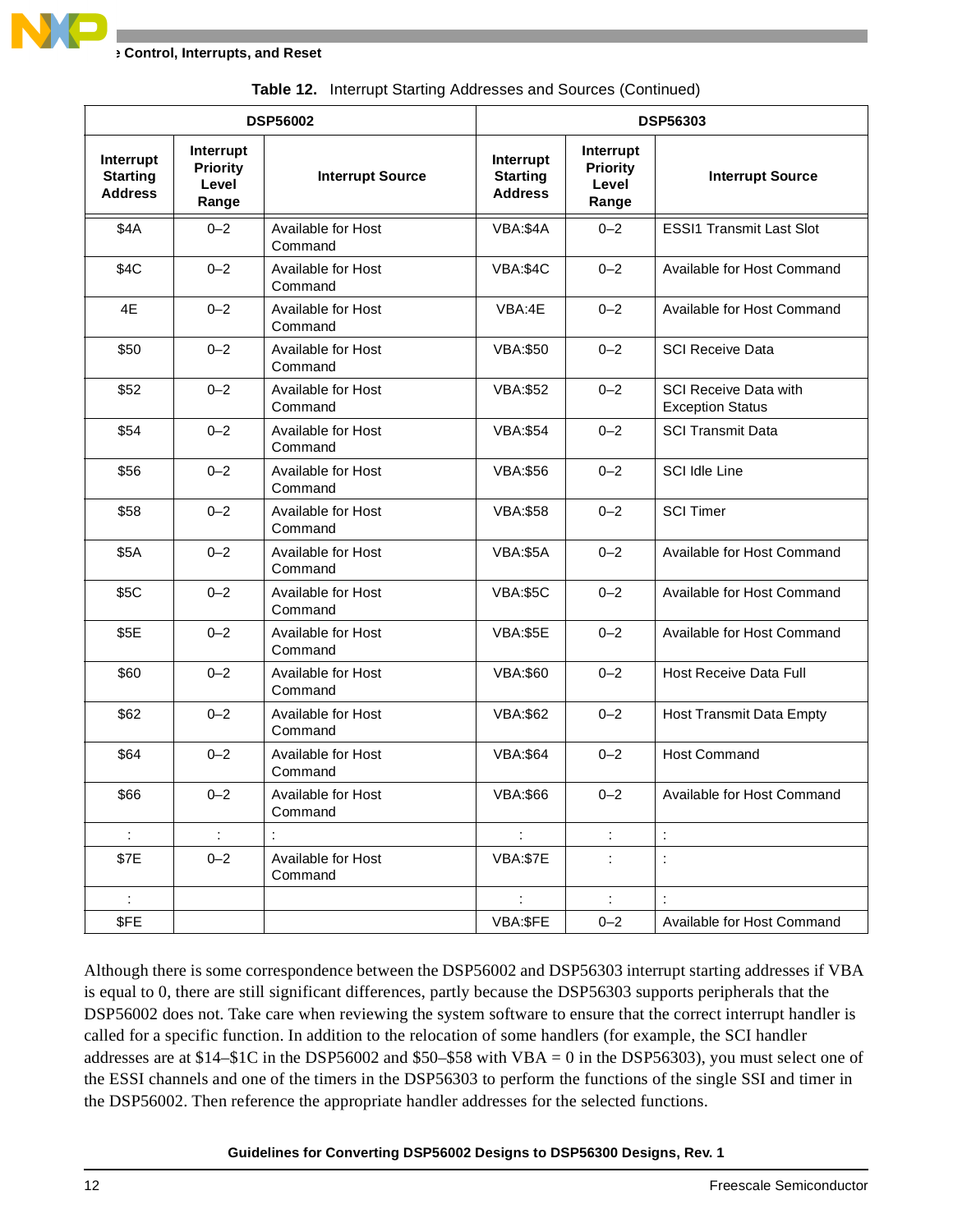

### **5.3 Interrupt Priority**

You can program interrupt priority levels for each on-chip peripheral device and for each external interrupt source under software control by writing to the interrupt priority register. Level 3 interrupts are non-maskable and have the highest priority; level 0 interrupts are maskable and have the lowest priority. **[Table 13](#page-12-0)** shows the DSP56002 Interrupt Priority Register (IPR) configuration.

<span id="page-12-0"></span>

| Bit No.   | <b>Bit Description</b> |                                       |  |
|-----------|------------------------|---------------------------------------|--|
| $23 - 18$ | Reserved               | Read as zero                          |  |
| $17 - 16$ | $TL[1-0]$              | <b>Timer Interrupt Priority Level</b> |  |
| $15 - 14$ | $SCL[1-0]$             | <b>SCI Interrupt Priority Level</b>   |  |
| $13 - 12$ | SSL[1-0]               | <b>SSI Interrupt Priority Level</b>   |  |
| $11 - 10$ | HPL <sub>0</sub>       | <b>Host Interrupt Priority Level</b>  |  |
| $9 - 6$   | Reserved               | Read as zero                          |  |
| $5 - 3$   | $ BL[2-0]$             | <b>IRQB Mode</b>                      |  |
| $2 - 0$   | $ AL[2-0]$             | <b>IRQA Mode</b>                      |  |

| Table 13. DSP56002 Interrupt Priority Register |  |  |
|------------------------------------------------|--|--|
|                                                |  |  |

The DSP56303 has two interrupt priority registers. The IPR-C is dedicated to the DSP56300 core interrupt sources, and the IPR-P is dedicated to the DSP56303 peripherals. **[Table 14](#page-12-1)** and **[Table 15](#page-12-2)** show the bits of each interrupt priority register.

<span id="page-12-1"></span>

| Bit No.   | <b>Bit Name</b> |                                      |  |
|-----------|-----------------|--------------------------------------|--|
| $23 - 22$ | $D5L[1-0]$      | <b>DMA5</b> Interrupt Priority Level |  |
| $21 - 20$ | $D4L[1-0]$      | <b>DMA4 Interrupt Priority Level</b> |  |
| $19 - 18$ | $D3L[1-0]$      | <b>DMA3 Interrupt Priority Level</b> |  |
| $17 - 16$ | $D2L[1-0]$      | <b>DMA2</b> Interrupt Priority Level |  |
| $15 - 14$ | $D1L[1-0]$      | <b>DMA1</b> Interrupt Priority Level |  |
| $13 - 12$ | $DOL[1-0]$      | <b>DMA0</b> Interrupt Priority Level |  |
| $11 - 9$  | $ DL[2-0]$      | <b>IRQD Mode</b>                     |  |
| $8 - 6$   | $ICL[2-0]$      | <b>IRQC Mode</b>                     |  |
| $5 - 3$   | $ BL[2-0]$      | <b>IROB</b> Mode                     |  |
| $2 - 0$   | $ AL[2-0]$      | <b>IRQA Mode</b>                     |  |

| Table 14. DSP56303 Interrupt Priority Register C |  |  |
|--------------------------------------------------|--|--|
|                                                  |  |  |

#### **Table 15.** DSP56303 Interrupt Priority Register P

<span id="page-12-2"></span>

| Bit No.   | <b>Bit Name</b>                                              |                                              |  |
|-----------|--------------------------------------------------------------|----------------------------------------------|--|
| $23 - 10$ | Reserved                                                     | Read as zero                                 |  |
| $9 - 8$   | TOL1-TOLO                                                    | <b>Triple Timer Interrupt Priority Level</b> |  |
| $7 - 6$   | SCL1-SCL0                                                    | <b>SCI Interrupt Priority Level</b>          |  |
| $5 - 4$   | S <sub>1</sub> L <sub>1</sub> -S <sub>1</sub> L <sub>0</sub> | <b>ESSI1 Interrupt Priority Level</b>        |  |
| $3 - 2$   | $SOL1-SOL0$                                                  | <b>ESSI0 Interrupt Priority Level</b>        |  |
| $1 - 0$   | HPL1-HPL0                                                    | <b>HI08 Interrupt Priority Level</b>         |  |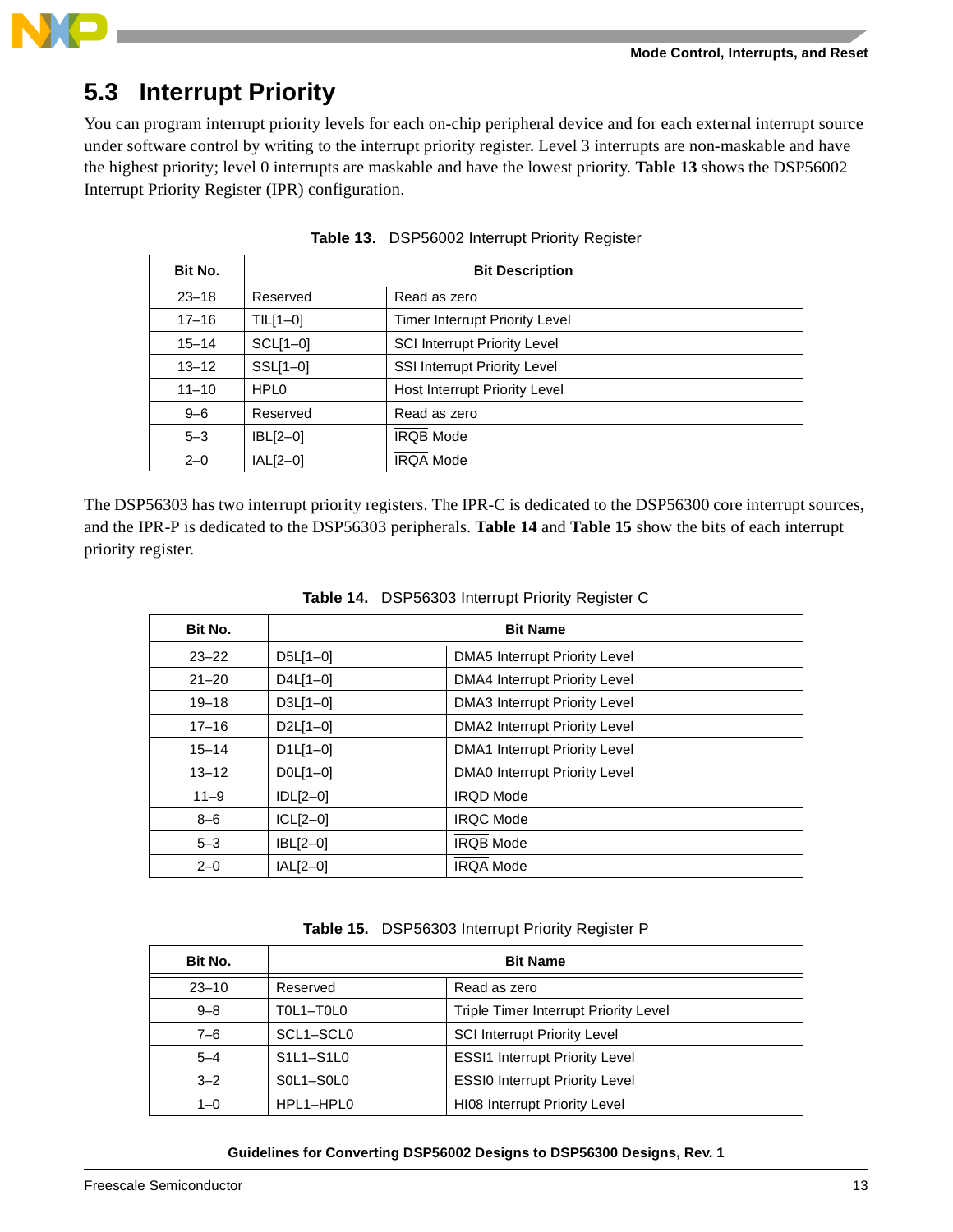

**Host Interface**

Review the DSP56002 software, determine the programmed priority levels for the selected peripherals, and then modify the programming (based on the specific peripheral selection) of the interrupt priorities in the DSP56303 accordingly. For details, refer to the *DSP56303 User's Manual*.

# **6 Host Interface**

The DSP56002 host interface supports only non-multiplexed buses operating in single-strobe and single host request mode. The DSP56303 HI08 host port supports non-multiplexed or multiplexed buses, single- or dual-strobe buses, and single- or double- host request bus modes. Therefore, the DSP56303 should be configured to match the DSP56002 functionality. The DSP56002 does not use the host interface signals in the same ways as the DSP56303. In addition, the DSP56002 supports DMA transfers for the host interface only, whereas the DSP56303 supports DMA transfers for several peripherals.

### **6.1 Host Interface Signal Locations**

For connection reference, **[Table 16](#page-13-0)** lists the location of the host interface pins on the DSP56303.

<span id="page-13-0"></span>

| <b>Signal</b>                         | <b>MAP-BGA Package Ball</b><br>Location | <b>TQFP Package Pins</b> |
|---------------------------------------|-----------------------------------------|--------------------------|
| H0/HAD0/PB0 <sup>2</sup>              | M <sub>5</sub>                          | 43                       |
| H1/HAD1/PB1 <sup>2</sup>              | P <sub>4</sub>                          | 42                       |
| H2/HAD2/PB2 <sup>2</sup>              | N4                                      | 41                       |
| H3/HAD3/PB3 <sup>2</sup>              | P <sub>3</sub>                          | 40                       |
| H4/HAD4/PB4 <sup>2</sup>              | N <sub>3</sub>                          | 37                       |
| H5/HAD5/PB5 <sup>2</sup>              | P <sub>2</sub>                          | 36                       |
| H6/HAD6/PB6 <sup>2</sup>              | N <sub>1</sub>                          | 35                       |
| H7/HAD7/PB7 <sup>2</sup>              | N <sub>2</sub>                          | 34                       |
| HA0/HAS/HAS/PB8 <sup>2</sup>          | M <sub>3</sub>                          | 33                       |
| HA1/HA8/PB9 <sup>2</sup>              | M <sub>1</sub>                          | 31                       |
| HA2/HA9/PB10 <sup>2</sup>             | M <sub>2</sub>                          | 31                       |
| HCS/HCS/HA10/PB133                    | L1                                      | 30                       |
| HRW/HRD/HRD/PB11 <sup>4</sup>         | J <sub>2</sub>                          | 22                       |
| HDS/HDS/HWR/HWR/PB12 <sup>5</sup>     | J3                                      | 21                       |
| HREQ/HREQ/HTRQ/HTRQ/PB14 <sup>6</sup> | K <sub>2</sub>                          | 24                       |
| HACK/HACK/HRRQ/HRRQ/PB15 <sup>6</sup> | J <sub>1</sub>                          | 23                       |

| Table 16. DSP56303 Host Interface (HI08) Connections <sup>1</sup> |  |
|-------------------------------------------------------------------|--|
|                                                                   |  |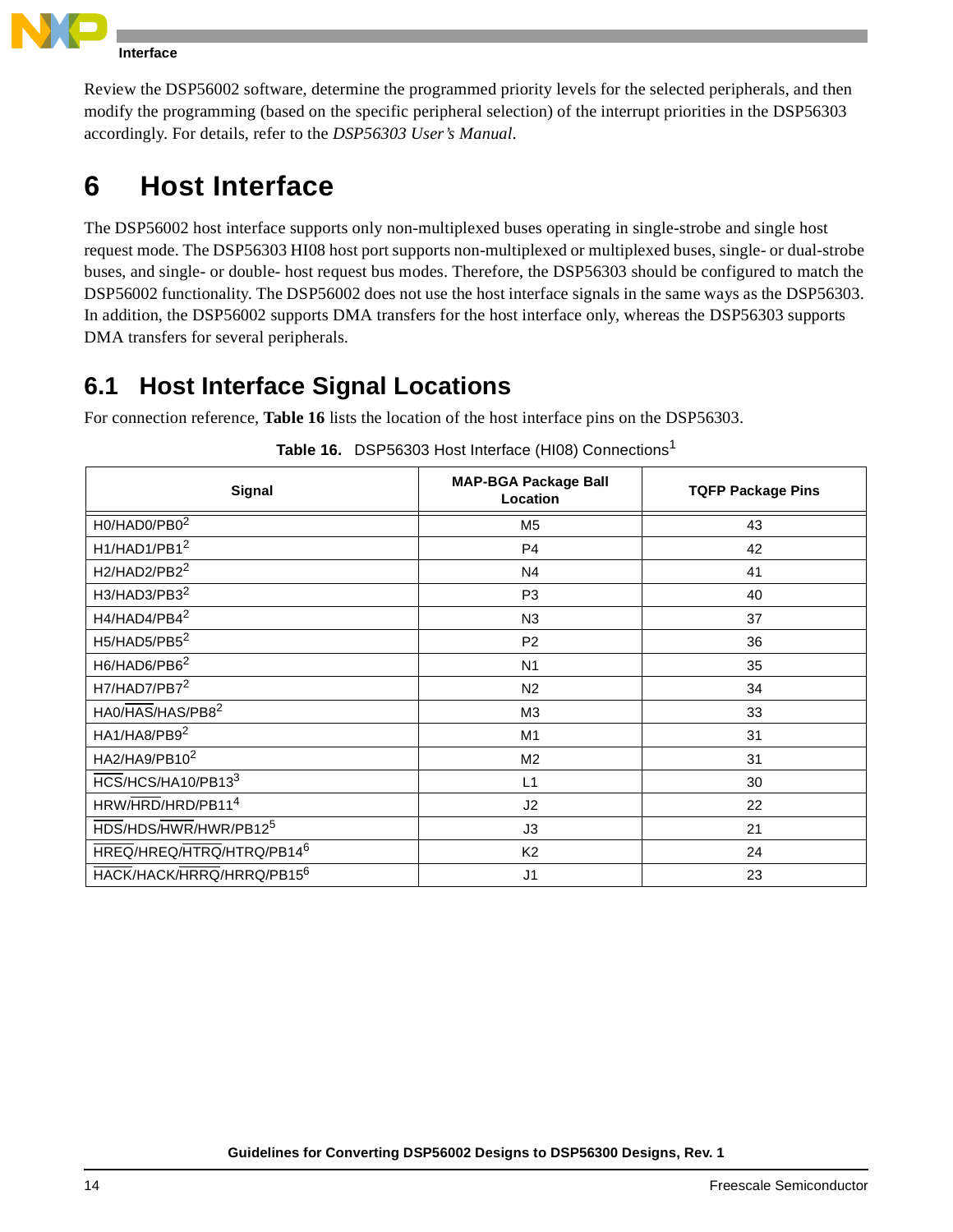



| Table 16. DSP56303 Host Interface (HI08) Connections <sup>1</sup> (Continued) |  |  |  |  |
|-------------------------------------------------------------------------------|--|--|--|--|
|-------------------------------------------------------------------------------|--|--|--|--|

| Signal |                                                                                                                                                                                                                                                                                                                                                                                                                                                             |                                                                                                                                                                                                                                                                                                                                                                                                                                                                                                                                                                  | <b>MAP-BGA Package Ball</b><br>Location                                                                                                                                                                                                                                                                                                                                                                                                                                                                                                                       | <b>TQFP Package Pins</b> |  |
|--------|-------------------------------------------------------------------------------------------------------------------------------------------------------------------------------------------------------------------------------------------------------------------------------------------------------------------------------------------------------------------------------------------------------------------------------------------------------------|------------------------------------------------------------------------------------------------------------------------------------------------------------------------------------------------------------------------------------------------------------------------------------------------------------------------------------------------------------------------------------------------------------------------------------------------------------------------------------------------------------------------------------------------------------------|---------------------------------------------------------------------------------------------------------------------------------------------------------------------------------------------------------------------------------------------------------------------------------------------------------------------------------------------------------------------------------------------------------------------------------------------------------------------------------------------------------------------------------------------------------------|--------------------------|--|
|        | The DSP56002 uses a HEN pin to enable the host interface and perform a chip-select function. The DSP56303<br>Notes: 1.<br>uses software to drive the HEN bit (6) in the Host Port Control Register (HPCR) to enable or disable the host<br>interface. Ensure that the HEN bit is 1 to enable the port if your system uses the host interface. See note 3 for<br>additional information about use of the HEN signal as a chip select for the host interface. |                                                                                                                                                                                                                                                                                                                                                                                                                                                                                                                                                                  |                                                                                                                                                                                                                                                                                                                                                                                                                                                                                                                                                               |                          |  |
|        | 2.                                                                                                                                                                                                                                                                                                                                                                                                                                                          | GPIO operation for these signals in the DSP56002 is the same as in the DSP56303, so if the GPIO functions<br>are used for these pins, simply connect the appropriate lines from the DSP56002 design to the corresponding<br>DSP56303 connections. If the host interface function is used, the Non-Multiplexed Host Bus mode must be<br>selected (write a 0 to bit 11 of the HPCR). Then connect the H[0-7] and HA[0-2] lines from the DSP56002-<br>based system to the respective signal connections on the DSP56303.                                            |                                                                                                                                                                                                                                                                                                                                                                                                                                                                                                                                                               |                          |  |
|        | 3.                                                                                                                                                                                                                                                                                                                                                                                                                                                          | The GPIO function for this signal is the same in both devices. If the GPIO function is used, connect the PB13<br>line from the DSP56002-based system to this connection. If the host interface function is used, the Non-<br>Multiplexed Host Bus mode must be selected (write a 0 to bit 11 of the HPCR). Ensure that the Host Chip<br>Select signal polarity is configured as asserted low (HCS) by writing a 0 to bit 13 of the HPCR. Then connect<br>the HEN line from the DSP56002-based design to the HCS connection on the DSP56303.                      |                                                                                                                                                                                                                                                                                                                                                                                                                                                                                                                                                               |                          |  |
|        | 4.                                                                                                                                                                                                                                                                                                                                                                                                                                                          | The GPIO function for this signal is the same in both devices. If the GPIO function is used, connect the PB11<br>line from the DSP56002-based design to this connection. If the host interface function is used, the single data<br>strobe mode must be selected (write a 0 to bit 12 of the HPCR). Then connect the HR/W line from the<br>DSP56002-based design to the HRW connection on the DSP56303.                                                                                                                                                          |                                                                                                                                                                                                                                                                                                                                                                                                                                                                                                                                                               |                          |  |
|        | 5.                                                                                                                                                                                                                                                                                                                                                                                                                                                          |                                                                                                                                                                                                                                                                                                                                                                                                                                                                                                                                                                  | The GPIO function for this signal is the same in both devices. If the GPIO function is used, connect the PB12<br>line from the DSP56002-based design to this connection. If the host interface function is used, the select single<br>data strobe mode by writing a 0 to bit 12 of the HPCR, and configure the host data strobe (HDS) polarity as<br>active low by writing a 0 to bit 9 of the HPCR. Since the DSP56002 uses the HEN signal as the data strobe,<br>connect the HEN line from the DSP56002-based design to the HDS connection on the DSP56303. |                          |  |
|        | 6.                                                                                                                                                                                                                                                                                                                                                                                                                                                          | The GPIO function for PB14 is the same in both devices; PB15 is not supported in the DSP56002, so if the host<br>interface is not used in the design, tie this signal low to minimize input noise. If the host interface is used, select<br>Single Host Request mode by writing 0 to bit 2 of the interface control register (ICR) and configure HREQ and<br>HACK as active low by writing 0s to bits 14 and 15 or the HPCR, respectively. Then connect the HREQ and<br>HACK lines from the DSP56002-based design to the respective connections on the DSP56303. |                                                                                                                                                                                                                                                                                                                                                                                                                                                                                                                                                               |                          |  |

### **6.2 Host Interface Control Signals**

As noted in **[Table 16](#page-13-0)**, the DSP56002 host interface control signals do not operate in the same way as in the DSP56303. Refer to the notes in **[Table 16](#page-13-0)** for a details on the signal differences.

### **6.3 Host Interface DMA Transfers**

In the host interface registers, you can configure the DSP56002 host interface to work with an external DMA controller to transfer data to and from a host processor. **Section 5.3.6.3** of the *DSP56002 User's Manual* provides details on this type of configuration. The DSP56303 does not support the external DMA controller directly. Instead, the DSP56303 provides an internal six-channel DMA controller to handle data transfers between the DSP internal memory and the HIO8, ESSI, SCI, timer, or external peripherals. While using the internal DMA controller may eliminate some external hardware, use of DMA transfer capability requires reworking of the configuration and data transfer programming. For details, refer to **Chapter 10** of the *DSP56300 Family Manual* and **Chapter 4** *Core Configuration* in the *DSP56303 User's Manual*. Configuration of the DMA Request Source (DRS[4–0]) field in the DMA Control Register is required to select the HI08 as the source of the DMA request.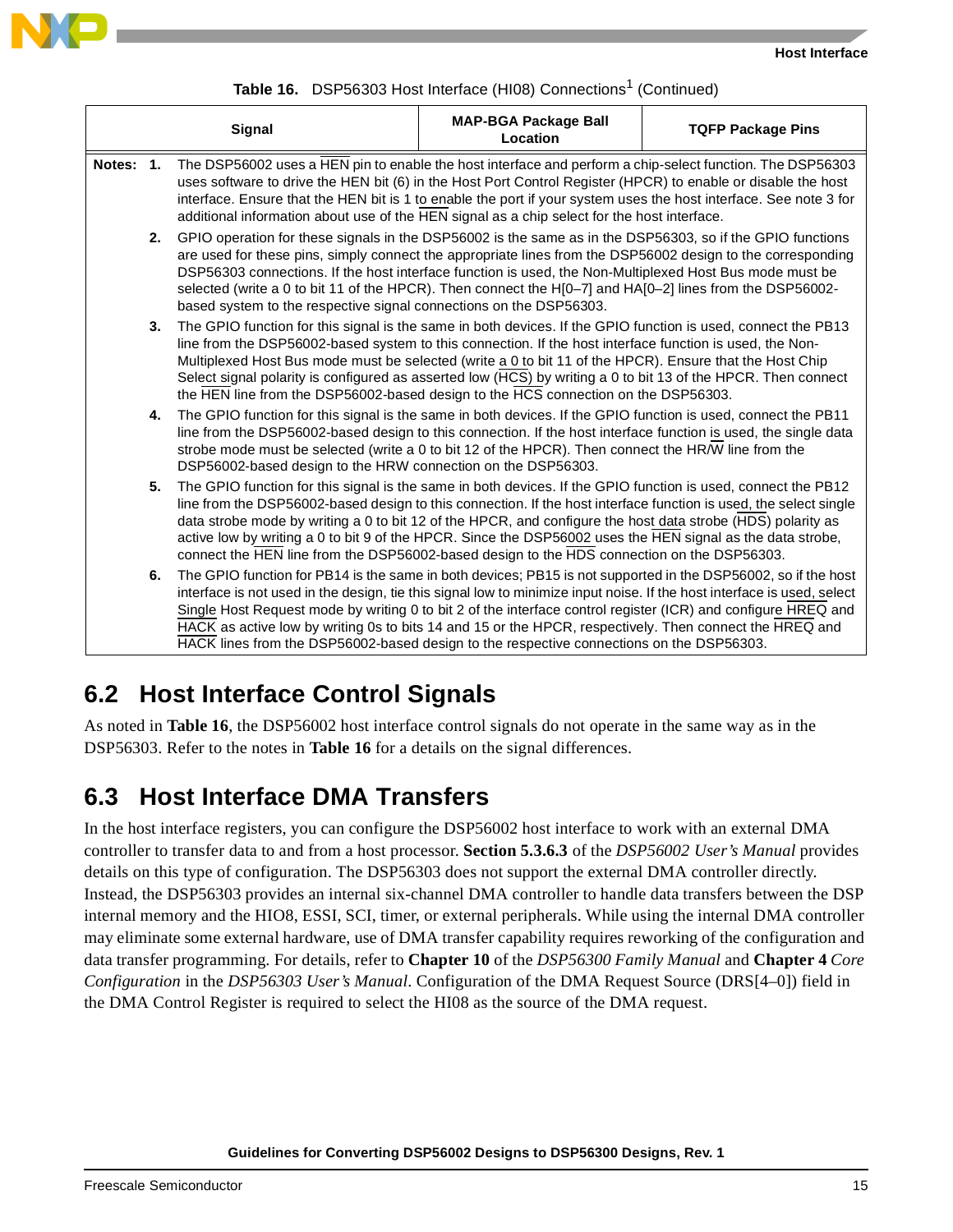

#### **hronous Serial Interface**

The main difference between the DMA transfers is that in the DSP56002, the host interface is enabled for DMA transfers (and the size is specified at the same time) and then HREQ and HACK (as data strobe) are used to transfer data. In the DSP56303, the host receive data full (HRDF) or host transmit data empty (HTDE) bits in the Host Status Register (HSR) are used to trigger the DMA transfer when the DMA controller channel is enabled for the HI08.

# **7 Synchronous Serial Interface**

The DSP56002 provides a single synchronous serial interface (SSI). The DSP56303 has two independent and identical enhanced synchronous serial interfaces: ESSI0 and ESSI1. For connection reference, **[Table 17](#page-15-0)** lists the location of the ESSI pins on the DSP56303.

<span id="page-15-0"></span>

| Signal   |                                                                                                                                                                                                                                                                                                                                                                                                                                                                                                                                                                                                                                                                                                                          | <b>MAP-BGA Package Ball Location</b> | <b>TQFP Package Pins</b> |  |
|----------|--------------------------------------------------------------------------------------------------------------------------------------------------------------------------------------------------------------------------------------------------------------------------------------------------------------------------------------------------------------------------------------------------------------------------------------------------------------------------------------------------------------------------------------------------------------------------------------------------------------------------------------------------------------------------------------------------------------------------|--------------------------------------|--------------------------|--|
| SC00/PC0 |                                                                                                                                                                                                                                                                                                                                                                                                                                                                                                                                                                                                                                                                                                                          | F <sub>3</sub>                       | 12                       |  |
| SC01/PC1 |                                                                                                                                                                                                                                                                                                                                                                                                                                                                                                                                                                                                                                                                                                                          | D <sub>2</sub>                       | 4                        |  |
| SC02/PC2 |                                                                                                                                                                                                                                                                                                                                                                                                                                                                                                                                                                                                                                                                                                                          | C <sub>1</sub>                       | 3                        |  |
| SCK0/PC3 |                                                                                                                                                                                                                                                                                                                                                                                                                                                                                                                                                                                                                                                                                                                          | H3                                   | 17                       |  |
| SRD0/PC4 |                                                                                                                                                                                                                                                                                                                                                                                                                                                                                                                                                                                                                                                                                                                          | E <sub>3</sub>                       | 7                        |  |
| STD0/PC5 |                                                                                                                                                                                                                                                                                                                                                                                                                                                                                                                                                                                                                                                                                                                          | E <sub>1</sub>                       | 10                       |  |
| SC10/PD0 |                                                                                                                                                                                                                                                                                                                                                                                                                                                                                                                                                                                                                                                                                                                          | F <sub>2</sub>                       | 11                       |  |
| SC11/PD1 |                                                                                                                                                                                                                                                                                                                                                                                                                                                                                                                                                                                                                                                                                                                          | A2                                   | 144                      |  |
| SC12/PD2 |                                                                                                                                                                                                                                                                                                                                                                                                                                                                                                                                                                                                                                                                                                                          | <b>B2</b>                            | 143                      |  |
| SCK1/PD3 |                                                                                                                                                                                                                                                                                                                                                                                                                                                                                                                                                                                                                                                                                                                          | G <sub>1</sub>                       | 16                       |  |
| SRD1/PD4 |                                                                                                                                                                                                                                                                                                                                                                                                                                                                                                                                                                                                                                                                                                                          | <b>B1</b>                            |                          |  |
| STD1/PD5 |                                                                                                                                                                                                                                                                                                                                                                                                                                                                                                                                                                                                                                                                                                                          | C <sub>2</sub>                       | 2                        |  |
| Notes:   | The DSP56002 combines the SCI function with the SSI function as part of the GPIO Port C. Therefore,<br>multiplexed GPIO functions referenced by a DSP56002-based design do not refer to the same GPIO signals as<br>the DSP56303. If the GPIO signals are used, ensure that you know the configuration for each signal from the<br>DSP56002 design and that the selected alternate signal from the DSP56303 is connected, configured, and<br>referenced correctly by the DSP software. If the ESSI functionality is required, select either ESSI0 or ESSI1<br>and connect the signal lines from the DSP56002-based design (that is, SC0, SC1, SC2, SCK, SRD, and STD)<br>to the respective signals on the selected ESSI. |                                      |                          |  |

**Table 17.** DSP56303 Synchronous Serial Interface (ESSI0 and ESSI1) Connections

Ensure that enhancements not supported by the DSP56002 are disabled in the configuration registers. Also ensure that the Time Slot Mask Registers are configured to allow all data to pass through the interface (default). ESSI network enhancements include time slot registers, the end-of-frame interrupt, and the drive enable signal. See the *DSP56303 User's Manual* for details.

### **7.1 Drive Enable Signal**

When the Select SC1 as Transmitter 0 Drive Enable (SSC1) bit in the CRAx register is set, the SC1 signal acts as the driver enable of transmitter 0 while the SC1 signal is configured as output. This enables the use of an external buffer for the transmitter 0 output. When SSC1 is cleared, the ESSI is configured in synchronous mode, and transmitter 2 is disabled, the SC1 acts as the serial I/O flag and the SC1 signal is configured as output.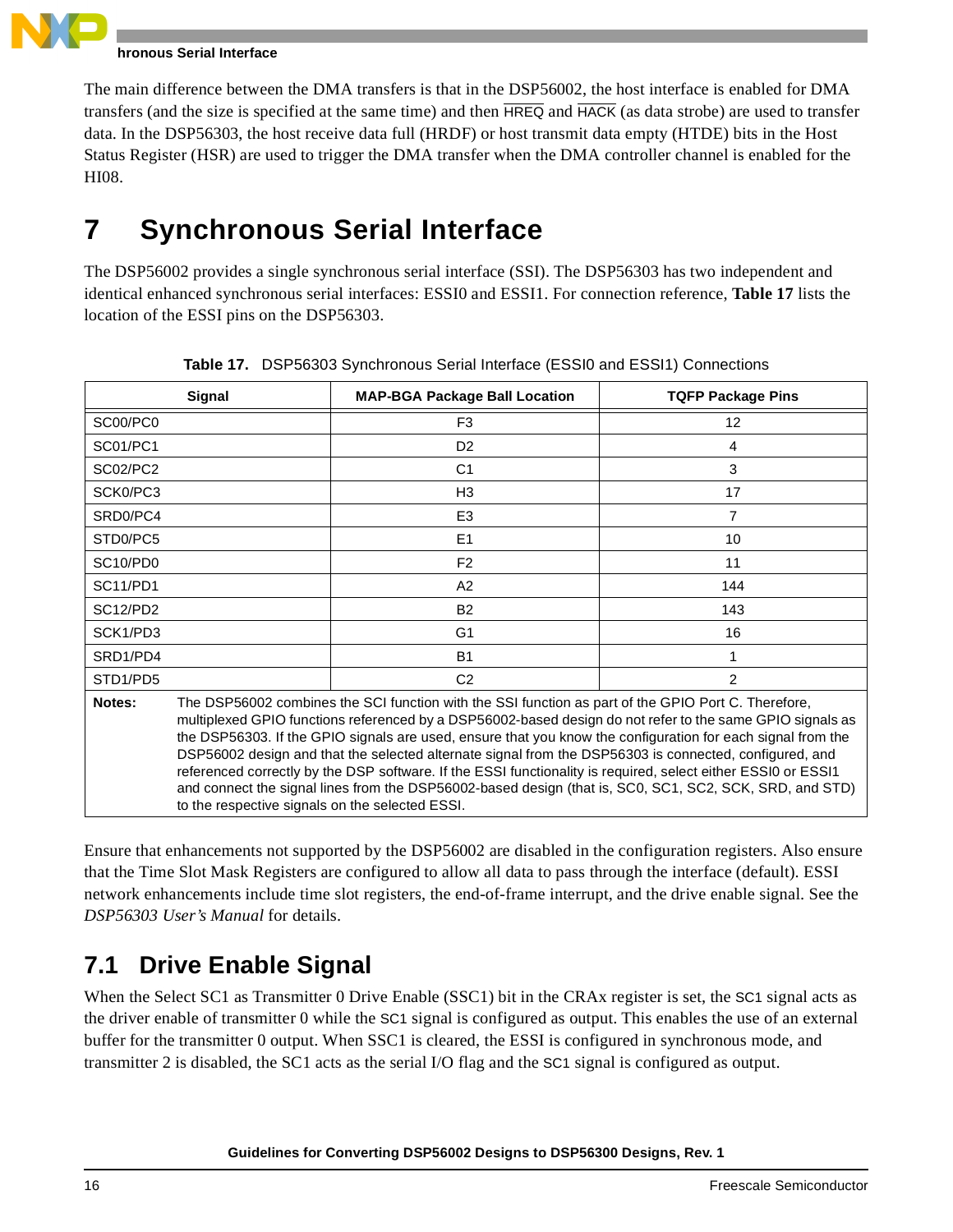

### **7.2 Internal Bit Clock**

The divide-by-2 block in the DSP56002 SSI clock generator chain is absent in the DSP56303 ESSI clock generator. **[Figure 2](#page-16-0)** shows the internal bit clock block diagram of each device. Ensure that the divider value in the DSP56303 CRA is set correctly to emulate the DSP56002 internal bit clock frequency.



**Figure 2.** DSP56002 and DSP56303 Internal Bit Clock Block Diagram

### <span id="page-16-0"></span>**7.3 CRA Prescaler Range Bit Definition**

In the DSP56002, when the Prescaler Range (PSR) bit in the CRA is set, the fixed divide-by-eight prescaler is operational. When PSR is cleared, the fixed prescaler is bypassed. In the DSP56303, the bit definition is reversed. When CRAx[PSR] is set, the fixed prescaler is bypassed. When CRAx[PSR] is cleared, the fixed divide-by-eight prescaler is bypassed. Ensure that the configuration of the selected ESSI takes the bit definition into account and selects the correct bit polarity to match the DSP56002 functionality.

### **7.4 Gated Clock Mode**

In the DSP56002, the Gated Clock Control (GCK) bit in the CRB register selects between a continuously running data clock or a gated clock that runs only when there is data to be sent in the transmit shift register. This mode is not available in the DSP56303.

# **8 Serial Communications Interface**

<span id="page-16-1"></span>For connection reference, **[Table 18](#page-16-1)** lists the location of the serial communications interface pins on the DSP56303.

| Signal   | <b>MAP-BGA Package Ball</b><br>Location | <b>TQFP Package Pins</b> |  |  |
|----------|-----------------------------------------|--------------------------|--|--|
| RXD/PE0  | F1                                      | 13                       |  |  |
| TXD/PE1  | G3                                      | 14                       |  |  |
| SCLK/PE2 | G2                                      | 15                       |  |  |

**Table 18.** DSP56303 Serial Communications Interface (SCI) Connections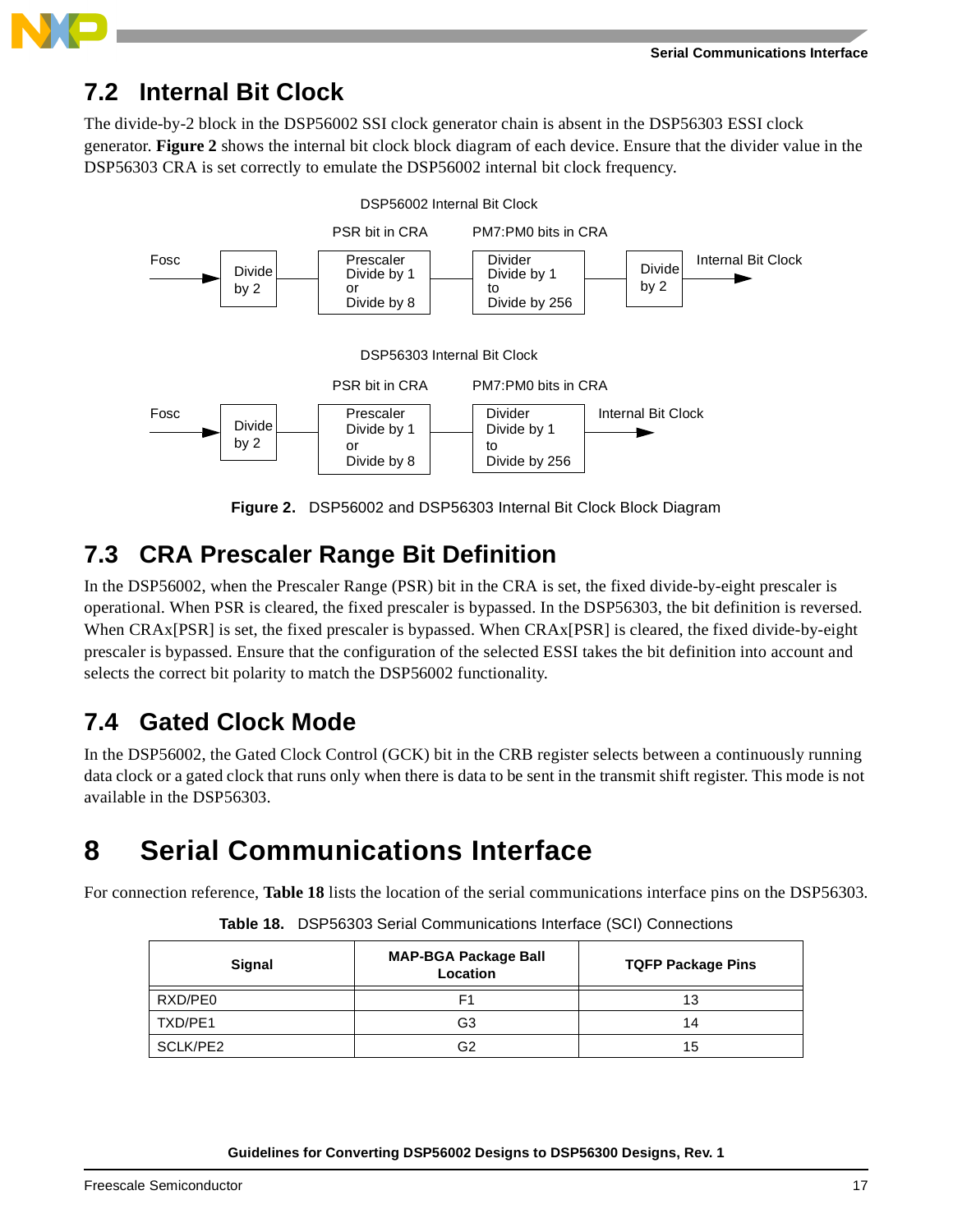

| <b>Signal</b> |                                                                                                                                                                                                                                                                                                                                                                                                                                                                                                                                                                                                                                              | <b>MAP-BGA Package Ball</b><br>Location | <b>TQFP Package Pins</b> |  |
|---------------|----------------------------------------------------------------------------------------------------------------------------------------------------------------------------------------------------------------------------------------------------------------------------------------------------------------------------------------------------------------------------------------------------------------------------------------------------------------------------------------------------------------------------------------------------------------------------------------------------------------------------------------------|-----------------------------------------|--------------------------|--|
| Notes:        | On the DSP56002, the SCI function is combined with the SSI function as part of the GPIO<br>Port C. Therefore, multiplexed GPIO functions referenced by a DSP56002-based design<br>do not refer to the same GPIO signals as the DSP56303. If the GPIO signals are used,<br>determine the configuration for each signal from the DSP56002 design and ensure that<br>the selected alternate signal from the DSP56303 is connected, configured, and referenced<br>correctly by the DSP software. If the SCI functionality is required, connect the signal lines<br>from the DSP56002-based design to the respective signals on the DSP56303 SCI. |                                         |                          |  |

**Table 18.** DSP56303 Serial Communications Interface (SCI) Connections (Continued)

# **9 Timer**

The DSP56002 provides a single timer module. The DSP56303 has a triple timer module that consists of a common 21-bit prescaler and three independent and identical general-purpose 24-bit timer/event counters, each with its own register set. For connection reference, **[Table 16](#page-13-0)** lists the location of the host interface pins on the DSP56303.

|                  | <b>Signal</b>                                                                                                                                                                                              | <b>MAP-BGA Package Ball Location</b> | <b>TQFP Package Pins</b> |  |  |  |
|------------------|------------------------------------------------------------------------------------------------------------------------------------------------------------------------------------------------------------|--------------------------------------|--------------------------|--|--|--|
| TIO <sub>0</sub> |                                                                                                                                                                                                            | L3                                   | 29                       |  |  |  |
| TIO <sub>1</sub> |                                                                                                                                                                                                            | L2                                   | 28                       |  |  |  |
| TIO <sub>2</sub> | K3<br>27                                                                                                                                                                                                   |                                      |                          |  |  |  |
| Notes:           | The DSP56002 provides one timer. Select one timer from the DSP56303 to perform the required timer<br>functions, and disable the other two timers to minimize the possibility of internal noise generation. |                                      |                          |  |  |  |

**Table 19.** DSP56303 Timer Connections

In the DSP56002, the Timer Control TC[2–0] bits in the Timer Control and Status Register (TCSR) control the source of the timer clock, the behavior of the TIO pin, and the timer mode of operation (see **[Table 20](#page-17-0)**).

<span id="page-17-0"></span>

|                 | <b>Bit Settings</b> |                 | <b>Mode Characteristics</b> |                                        |  |              |  |  |
|-----------------|---------------------|-----------------|-----------------------------|----------------------------------------|--|--------------|--|--|
| TC <sub>2</sub> | TC <sub>1</sub>     | TC <sub>0</sub> | <b>Number</b>               | <b>TIO</b><br><b>Name</b>              |  | <b>Clock</b> |  |  |
| $\Omega$        | 0                   | $\Omega$        | $\Omega$                    | Timer/GPIO<br>Input/Output             |  | Internal     |  |  |
| $\Omega$        | $\Omega$            |                 |                             | <b>Timer Pulse</b><br>Output           |  | Internal     |  |  |
| 0               |                     | 0               | 2                           | <b>Timer Toggle</b><br>Output          |  | Internal     |  |  |
|                 | 0                   | 0               | 4                           | Pulse Width<br>Input<br>Measurement    |  | Internal     |  |  |
|                 | 0                   |                 | 5                           | <b>Period Measurement</b><br>Input     |  | Internal     |  |  |
|                 |                     | $\Omega$        | 6                           | <b>Standard Timer Counter</b><br>Input |  | External     |  |  |
|                 |                     |                 |                             | <b>Standard Timer</b><br>Input         |  | External     |  |  |

**Table 20.** DSP56002 Timer Modes of Operation

In the DSP56303, the TC[3–0] bits in the TCSR[2–0] registers control the source of each timer clock, the behavior of the TIO signal, and the timer operating mode. The DSP56002 supports only timer and measurement modes of operation; the DSP56303 also supports pulse-width modulation and watchdog modes of operation (see **[Table 21](#page-18-0)**).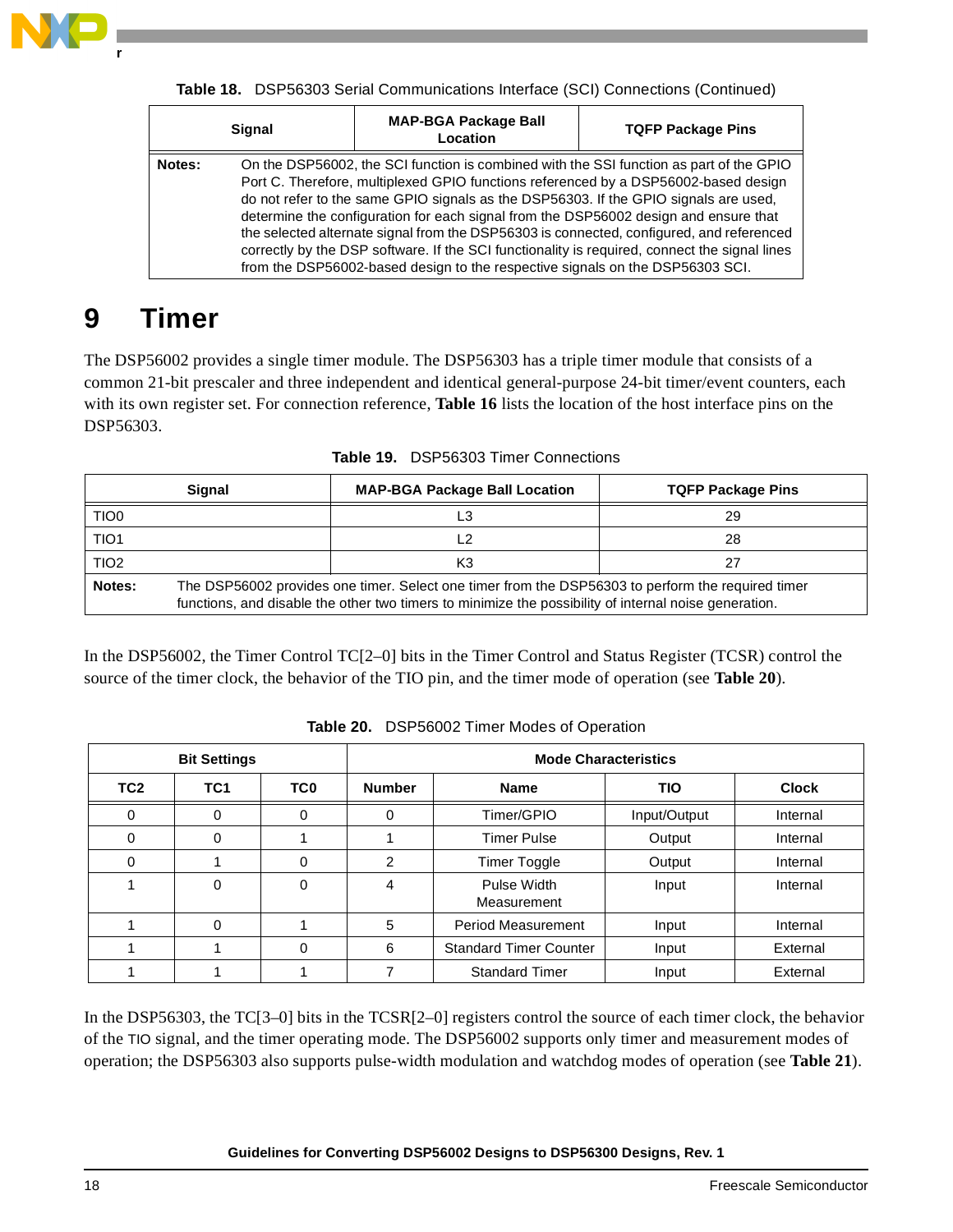

<span id="page-18-0"></span>

| <b>Bit Settings</b> |                 |                 |                 | <b>Mode Characteristics</b>  |                               |               |              |  |
|---------------------|-----------------|-----------------|-----------------|------------------------------|-------------------------------|---------------|--------------|--|
| TC <sub>3</sub>     | TC <sub>2</sub> | TC <sub>1</sub> | TC <sub>0</sub> | <b>Number</b><br><b>Name</b> |                               | <b>TIO</b>    | <b>Clock</b> |  |
| 0                   | 0               | 0               | 0               | $\Omega$                     | Timer/GPIO                    | Input/ Output | Internal     |  |
| 0                   | 0               | 0               |                 |                              | <b>Timer Pulse</b>            | Output        | Internal     |  |
| $\Omega$            | 0               |                 | 0               | 2                            | <b>Timer Toggle</b>           | Output        | Internal     |  |
| 0                   | 0               | 1               | 1               | 3                            | <b>Timer Event Counter</b>    | Input         | External     |  |
| 0                   | 1               | $\Omega$        | 0               | 4                            | Measurement Input Width       | Input         | Internal     |  |
| 0                   | 1               | $\Omega$        | 1               | 5                            | Measurement Input Period      | Input         | Internal     |  |
| $\Omega$            | 1               |                 | 0               | 6                            | <b>Measurement Capture</b>    | Input         | Internal     |  |
| $\Omega$            | 1               | 1               |                 | 7                            | <b>Pulse Width Modulation</b> | Output        | Internal     |  |
| 1                   | 0               | $\Omega$        |                 | 9                            | <b>Watchdog Pulse</b>         | Output        | Internal     |  |
|                     | 0               |                 | 0               | 10                           | Watchdog Toggle               | Output        | Internal     |  |

| Table 21. DSP56303 Triple Timer Modes of Operation |  |  |  |
|----------------------------------------------------|--|--|--|
|                                                    |  |  |  |

When converting a DSP56002-based design, notice that the Timer Modes 6 and 7 are defined differently in the DSP56303. If these modes are required, refer to the *DSP56303 User's Manual* to determine the best mode to use for the functionality required by your design.

# **10 Debugging**

Unlike on the DSP56000 core, the DSP56300 core On-Chip Emulation (OnCE) functionality is accessed through the JTAG Test Access Port (TAP). Since the debugging interface is completely different, refer to the *DSP56303 User's Manual* and the *DSP56300 Family Manual* for details on the JTAG interface system design if this functionality is required.